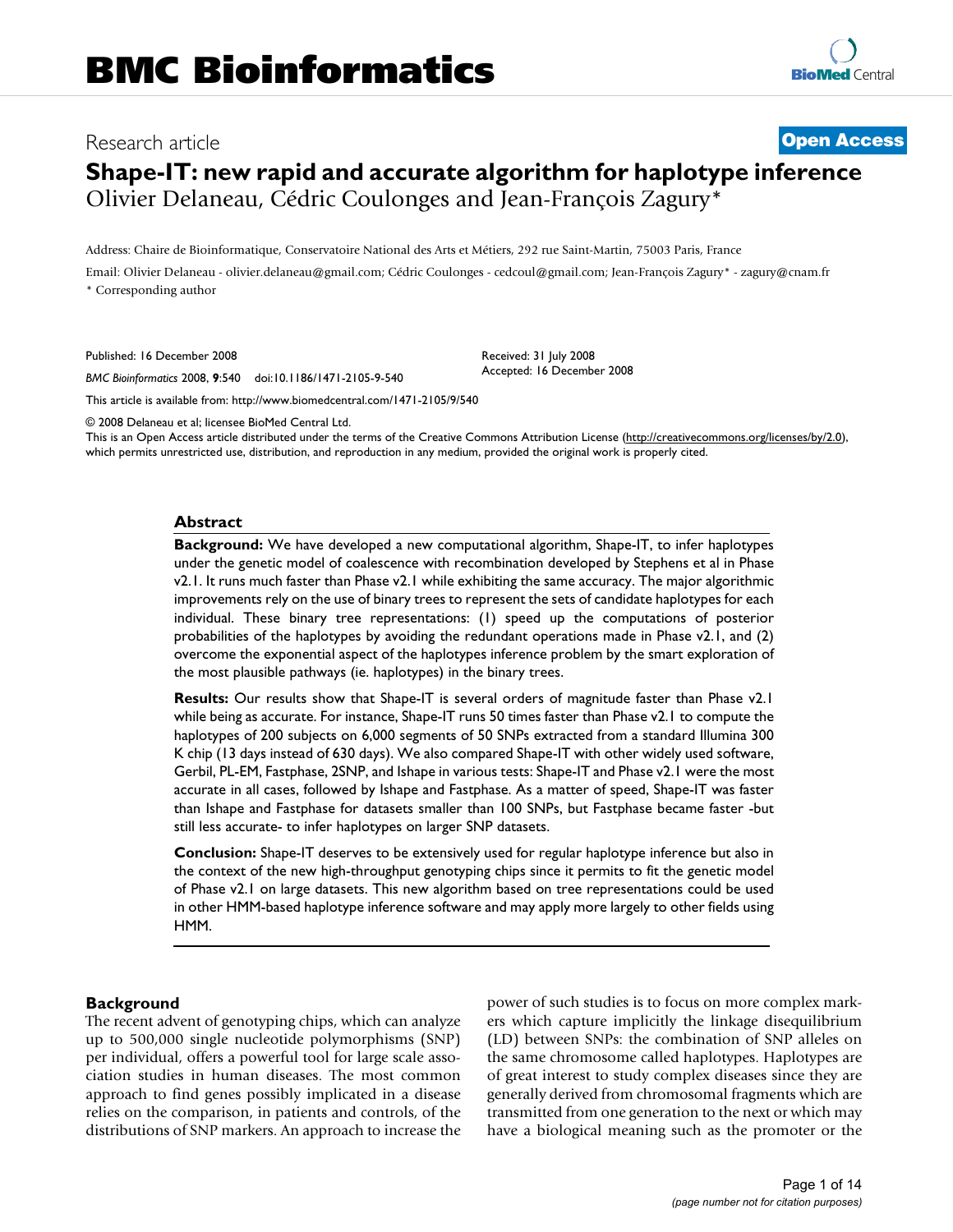exons of a gene [1]. Beyond the biomedical applications, the comparison of haplotype distributions between populations also provides new insights in the diversity, the history and the migrations of human populations. For instance, several studies [2-6] have recently highlighted that genetic diversity of the human genome is organized in regions called haplotype blocks in which SNPs exhibit a high degree of LD and few common haplotypes. These haplotype blocks are delimited by recombination hotspots and chromosomes can thus be viewed as mosaics of common haplotypes. The recently developed Hap-Map project, dedicated to establish a dense map of SNPs and LD in various human populations [7-9], has emphasized the interest of haplotypes to study human diversity.

Regular genotyping (based on PCR/sequencing or on chips) provides the genotype for each SNP but does not allow the determination of the haplotypes (i.e. the combination of SNP alleles on each chromosome), and current experimental solutions to this problem are still expensive and time-consuming [10,11]. Clark was first to introduce a computational alternative [12]: the determination of haplotypes via a parsimony criterion which leads to a minimal set of haplotypes sufficient to explain the entire population. Since then, efficient statistical algorithms have been developed under the random mating assumption where the observed genotypes are formed by sampling independently two unknown haplotypes. This assumption, coupled with a probabilistic model for the haplotypes, permits to define the likelihood of the observed genotypes as a function of the model parameters. Thus, in order to infer haplotypes, the most likely parameter values are estimated via an Expectation Maximization algorithm (EM) or a Gibbs sampler algorithm (GS) on the observed genotypes.

The first EM-based model estimated the most likely haplotypes frequencies for observed genotypes without making any assumption on the mutation and recombination history of haplotypes [13]. Many software were built on this simple model and the best-known is certainly PLEM [14]. Later on, two new models were developed based on the idea that the haplotypes were arising through mutation and recombination events from few founder haplotypes. In Gerbil [15], haplotype blocks are strictly defined by dynamic programming and in each block, the haplotypes are derived through mutations from founder haplotypes. On the other hand, in Fastphase [16], in HIT [17], and in HINT [18], both mutation and recombination events on founder haplotypes are simultaneously modeled through a hidden Markov model (HMM). All these methods estimate founder haplotypes from observed genotypes via EM algorithms.

For the GS-based algorithms, the general case relies on sampling haplotypes for a genotype in function of all the haplotypes currently assigned to the other genotypes. The model of Haplotyper [19] simply favors haplotypes which have been already assigned to many genotypes. In Phase v1.0 [20], the idea was to favor the sampling of haplotypes which likely coalesce with the already assigned ones. At last, in Phase v2.1 [21,22], the sampled haplotypes are mosaics of the previously sampled ones modeled in a HMM.

Recently, an alternative approach to the statistical algorithms was proposed in 2snp [23] which computes LD measures for all pairs of SNPs and then resolves genotypes by finding the maximum spanning trees.

Several studies have suggested that the HMM-based methods were the most accurate to infer the haplotypes [17,18,24], certainly because of the flexible definition of the haplotype blocks which depends generally on the physical distance between SNPs [16]. Among the HMMbased methods, Phase v2.1 is often considered as the most accurate developed so far [24-30] which explains why it is widely used in genetic association studies [31-33] and why it was used to phase the genotype data of the Hap-Map project [8]. The strength of Phase v2.1 probably comes from two particularities. First, the HMM is built during the GS iterations with a number of haplotypes proportional to the number of genotypes in opposition to other HMM-based methods which define a fixed number of founder haplotypes. Second, the haplotypes are inferred by summing over all the possible hidden state sequences of the HMM (Forward algorithm) whereas many other HMM-based methods infer haplotypes by sampling only the most probable hidden sequence in the HMM (Viterbi algorithm).

However, the required running time increases dramatically with the number of SNPs since the search space grows exponentially. This prevents the easy use of Phase v2.1 in the current high-throughput chips. This fact has previously motivated us to develop Ishape [27] which matches Phase v2.1 accuracy while maintaining feasible running times. For that, we have used a two-step strategy: 1. we defined a limited space of possible haplotypes with a rapid pre-processing algorithm based on bootstrapped EM haplotypes estimations 2. on this limited set of haplotypes, we then used an accurate Phase-like algorithm. The rapidity of the first step is made possible thanks to an iterative implementation of the EM algorithm which avoids any exponential growth of the space of possible haplotypes and includes the SNPs one after the other during the computations. In practice, Ishape runs up to 15 times faster than Phase 2.1 (for up to 100 SNPs) with a similar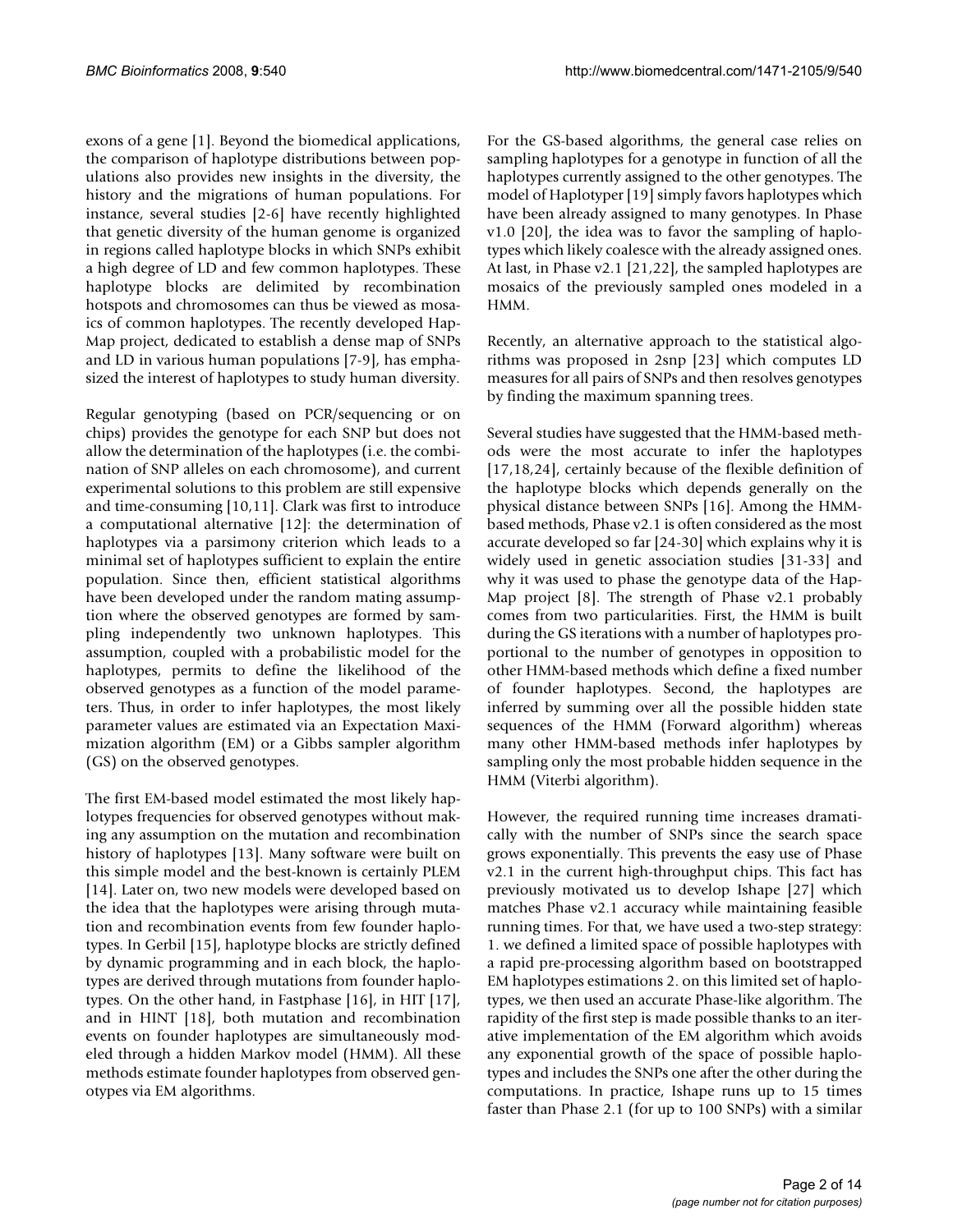accuracy in populations with high LD, such as Caucasian genomes.

In this work, we present major improvements which greatly reduce the computational time of Phase v2.1. These improvements have been implemented in the software package Shape-IT and compared to the widely used competitor software.

# **Algorithm**

### *Notations (Figure 1)*

Let's assume we have a sample of *n* genotypes  $G = \{G_1, \ldots, G_n\}$ *Gn*} describing the allelic content of *n* diploid individuals over *s* SNPs. A genotype is split into a haplotype pair by setting the phases between the *z* heterozygous SNPs (*z* ≤ *s*). The number of distinct haplotype pairs consistent with a genotype is then  $2^{(z-1)}$ . Let  $S = \{S_1, ..., S_n\}$  denotes the total haplotype space where  $S_i$  is the space of possible haplotype pairs associated with the *ith* genotype. Moreover, let's assume we have the recombination parameters  $\rho$  = {ρ1,..., <sup>ρ</sup>*s*-1} in the *s-1* intervals between the *s* SNPs of the sample as described by Stephens et al [22].

### *Gibbs sampler algorithm*

The GS algorithm considers the haplotype reconstructions of *n* individuals as a set of *n* random variables  $H = \{H_1, \ldots, H_m\}$ *Hn*} with sampling spaces in *S* and it estimates the conditional joint distribution of *H* given *G* and some recombination parameters  $\rho$ : Pr(*H* | *G*,  $\rho$ ). In simple words, it computes a conditional probability for each haplotype pair of *S* in light of the observed genotypes *G* and the recombination pattern between the SNPs. Given these probabilities, the haplotype frequencies and the most likely haplotype pair for each genotype are straightforward to obtain. In practice,  $Pr(H | G, \rho)$  is estimated by sampling from the stationary distribution of a Gibbs sampler (GS)  $H^{(0)},..., H^{(t)},...$  where a state  $H^{(t)}$  is a particular realization of the random variables of *H*: *n* haplotype pairs from *S* which resolves the *n* genotypes of *G*. The GS starts with a random haplotype realization  $H^{(0)}$ , and goes from  $H^{(t)}$  to  $H^{(t+1)}$  by updating the haplotype pair of an individual *i* in light of the *2n-2* other haplotypes found in



### **Figure 1**

**Schematic representation of a sample of** *n* **genotypes**. In this example, the space of possible haplotypes  $S_i$  for individual *i* contains 4 haplotype pairs with 8 distinct haplotypes. The possible phases between heterozygous markers are shown in bold.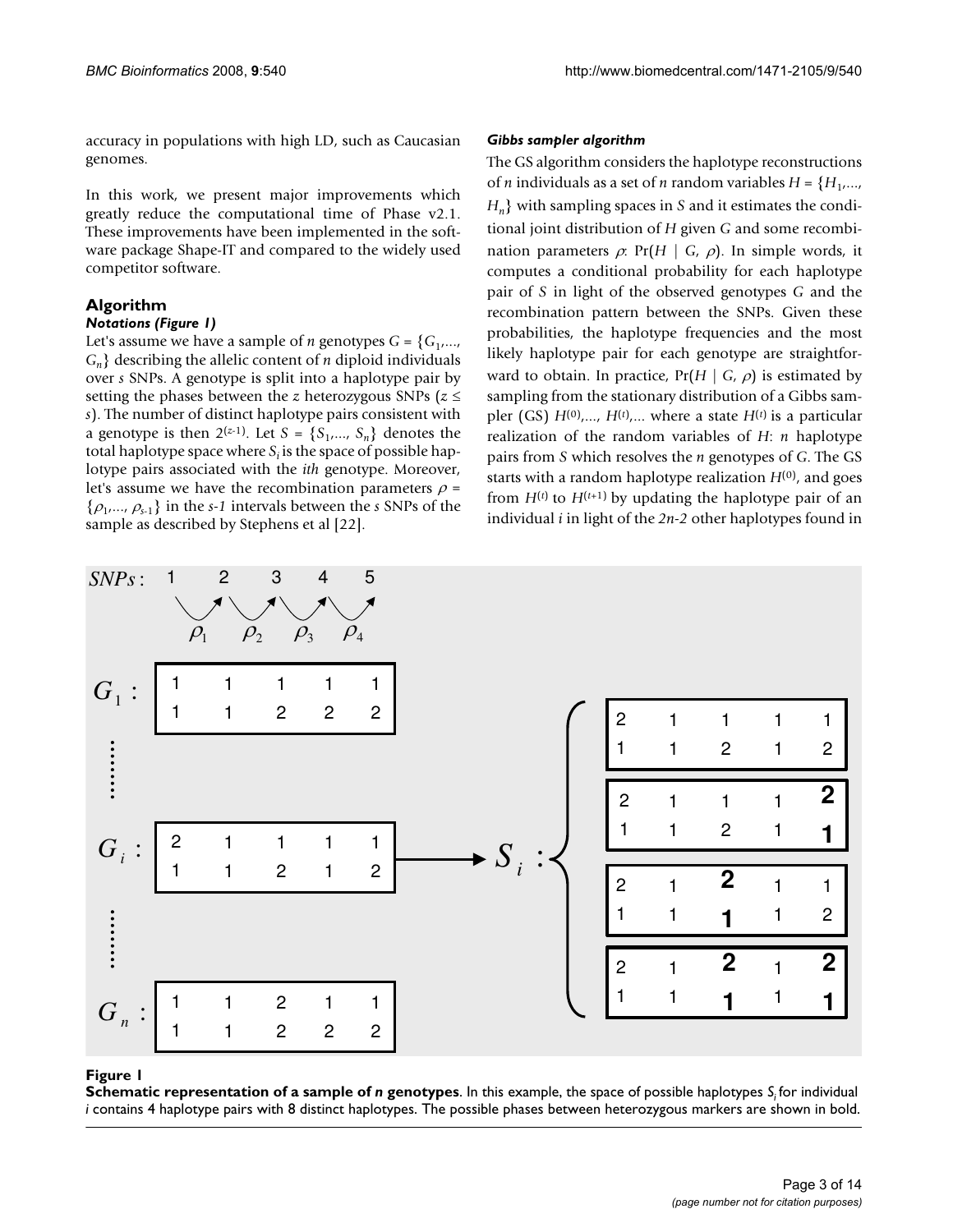zygous SNPs.

*H*<sup>(*t*)</sup>, that we call  $H_{-i}^{(t)}$ . This "haplotypes update" step is done by sampling a new haplotype pair from the conditional distribution  $Pr(H_i | H_{-i}^{(t)}, \rho)$  proposed by Fearnhead and Donnelly [34] and Li and Stephens [35]. This conditional distribution, called FDLS distribution in the following, is computed thanks to a hidden Markov model for haplotypes described in the next section. The important fact here is that computation of  $Pr(H_i \mid H_{-i}^{(t)}, \rho)$  constitutes the most time-consuming part of the GS since it has to be done on a space of possible haplotype pairs which grows exponentially with the number of hetero-

An iteration of the GS algorithm corresponds to update successively the haplotypes of the *n* individuals of *G* given a randomly initialized order of treatment. Between iterations, according to the Metropolis Hasting acceptance rates described by Stephens et al [22], we accept or reject (1) new values for the recombination parameters  $\rho$  =  $\{\rho_1,...,\rho_{s-1}\}\$  in the *s*-1 intervals between SNPs and (2) new treatment order of genotypes in the GS. To finally obtain  $Pr(H | G, \rho)$ , we discard the first iterations of the GS as burn-in iterations (typically 100) and for the *n* genotypes

 $G_i$ , we average the distribution Pr $(H_i \mid H_{-i}^{(t)} , \rho)$  on several main iterations (typically 100).

### *Computation of a haplotype pair probability in a HMM (Figure 2)*

First of all, we assume that genotypes are produced by sampling independently two haplotypes according to their respective probabilities, which yields:

$$
\Pr\left(H_i = (h, h') \mid H_{-i}^{(t)}, \rho\right) = \left(2 - \delta_{h, h'}\right) \pi\left(h \mid h_1, ..., h_{2n-2}, \rho\right) \pi\left(h' \mid h_1, ..., h_{2n-2}, \rho\right)
$$
\n(1)

where  $\delta_{h,h'} = 0$  if  $h \neq h'$  and  $\delta_{h,h'} = 1$  if  $h = h'$ . The conditional probability <sup>π</sup> of haplotype *h* reflects how likely *h* corresponds to an "imperfect mosaic" of the other haplotypes  $\{h_1, ..., h_{2n-2}\}$  [22]. The underlying idea is that haplotype *h* has been probably created through the generations as a recombined sequence of haplotypes from the pool  $\{h_1, ..., h_n\}$  $h_{2n-2}$ , possibly altered by some mutations. One models this by computing the probability of observing the sequence  $h = \{o_1, ..., o_s\}$  in a hidden Markov model  $\lambda$ designed to represent all possible mosaics of  $\{h_1, ..., h_{2n}\}$ 2}: π(*h*|*h*1, ..., *h*2*n*-2, ρ) = Pr(*o*1, ..., *os* |λ). Such HMM λ can be viewed as a trellis of  $s \times (2n - 2)$  hidden states  $q_i(k)$  with 1 ≤ *j* ≤ *s* and 1 ≤ *k* ≤ 2*n*-2. A hidden state *qj* (*k*) of λ corresponds to the allele of haplotype  $h_k$  at SNP *j* and it is

linked to all the hidden states  $q_{i+1}(l)$  ( $1 \le l \le 2n-2$ ) at SNP *j+1* in order to model all the possible recombination jumps of haplotypes between SNPs *j* and *j+1* (Figure 2). Then, a sequence of *s* hidden states in λ through the *s* SNPs corresponds to a particular mosaic of  $\{h_1, ..., h_{2n-2}\}.$ The probability of observing  $h = \{o_1, ..., o_s\}$  in  $\lambda$  is computed thanks to transition probabilities between hidden states which mimic recombination and thanks to emission probabilities from hidden alleles to observed alleles which mimic mutation. Similar hidden Markov models have been proposed, but they generally rely on a limited number of founder haplotypes where the most likely transition and emission probabilities are estimated from observed genotype data via an EM algorithm [17,18]. Here, the emission and transition probabilities are defined with prior distributions depending respectively on a constant mutation parameter and on the variable recombination parameters  $\rho$ . The objective of this section is not to fully describe the probabilistic model of transitions and emissions since this has already been done by Stephens and Scheet [22]. Instead, we focus on how the haplotype probability is computed in such a HMM  $\lambda$  from transition and emission probabilities. We thus assume that the following quantities are known as set up by Stephens and Scheet:

• The transition probability  $a_j(l,k)$  from the state  $q_j(l)$  of haplotype  $h_i$  for SNP *j* to the state  $q_{i+1}(k)$  of haplotype  $h_k$ for SNP *j*+1. If  $l \neq k$  then  $a_i$  (*l*,*k*) is the probability for  $h_l$  to be recombined with *hk* between SNP *j* and SNP *j+1* (large dashed arrows in Figure 2). And conversely, if  $l = k$  then  $a_i$  $(l, l)$  is the probability for  $h<sub>l</sub>$  to be not recombined between the two SNPs (plain arrows in Figure 2).

• The emission probability *bj* (*k*) of the hidden allele of *qj* (*k*) in the observed allele *oj* of *h* (small dashed arrows in Figure 2). If the hidden allele is different from the observed one, then *bj* (*k*) corresponds to the probability that the hidden allele *qj* (*k*) has been altered in *oj* by a mutation event. Else, *bj* (*k*) corresponds to the probability that no mutation has occurred.

In the HMM  $\lambda$ , the probability of a hidden states' sequence is given by the product of the corresponding transition probabilities. And the probability to observe *h* = {*o*1, ..., *os* } given a particular hidden states' sequence is obtained by the product of the probabilities for the hidden alleles to be emitted in the observed ones. Finally, to compute the probability  $Pr(h|\lambda)$ , one must sum up the probabilities of observing *h* over all  $(2n - 2)$ <sup>s</sup> possible sequences of *s* hidden states. An alternative to this expensive computational approach is to define a forward probability <sup>α</sup>*<sup>j</sup>* (*k*) as the probability for the incomplete observed sequence  $\{o_1, ..., o_j\}$  to be emitted by all the possible hidden sequences that end at state *qj* (*k*). Then, the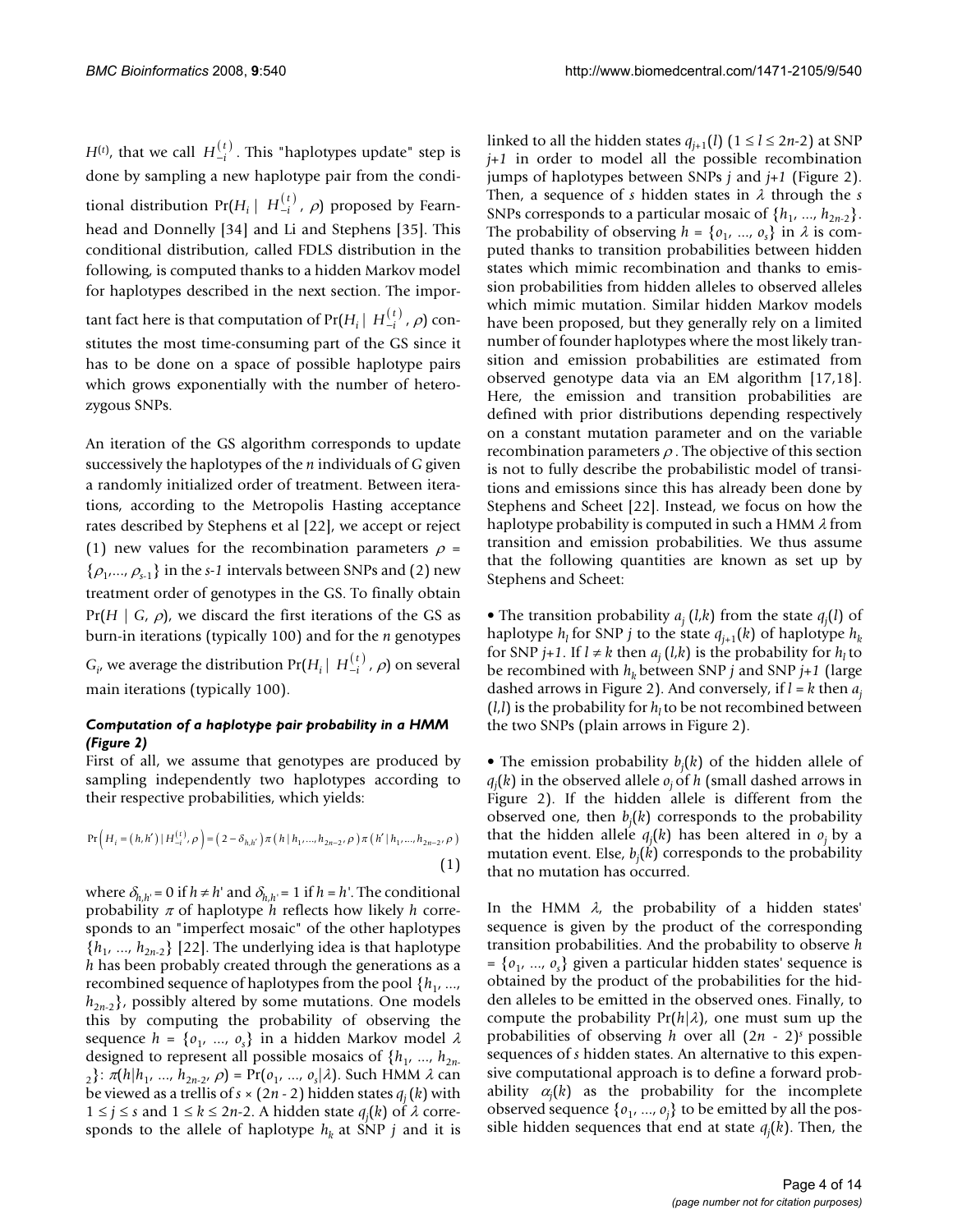

### Representation of the execution trellis **Figure 2** of the hidden Markov model used to compute the probability of a haplotype

**Representation of the execution trellis of the hidden Markov model used to compute the probability of a haplotype**. The haplotypes  $h_1,..., h_{2n-2}$  denote the previously sampled haplotypes which are used to compute the probability of the observed haplotype *h*. The sets { $o_1$ ,...,  $o_s$ } and { $q_1(k)$ , ...,  $q_s(k)$ } correspond respectively to the observed state sequence of haplotype *h* and to the hidden state sequence of haplotype  $h_k$ . The transition probability  $a_j(k,l)$  corresponds to the probability of jumping from hidden state  $q_j(k)$  of haplotype  $h_k$  to hidden state  $q_{j+1}(l)$  of haplotype  $h_{\rho}$  and the emission probability  $b_j(k)$  corresponds to the probability of observing *oj* given the hidden state *qj* (*k*). To compute the probability of observing the sequence h = {*o*1, ..., *os*} in this HMM, one must sum up the probabilities of observing *h* over all (2*n* - 2)*<sup>s</sup>*possible sequences of *s* hidden states which is done efficiently by the forward algorithm.

partial posterior probability <sup>π</sup>*j* until SNP *j* of *h* can be written as follows:

$$
\pi_j(h \mid h_1, ..., h_{2n-2}, \rho) = \sum_{k=1}^{2n-2} \alpha_j(k) \tag{1a}
$$

And the total probability of *h* over the *s* SNPs becomes:

$$
\pi(h|h_1, ..., h_{2n-2}, \rho) = \pi_s(h|h_1, ..., h_{2n-2}, \rho) \tag{2}
$$

The computations of  $\alpha_j(k)$  for  $k = 1,..., 2n-2$  and  $j = 1,..., s$ are efficiently done by a recursive algorithm for HMM called forward algorithm [36]. It starts from initial values:

$$
\alpha_1(k) = b_1(k)/(2n-2)
$$
 (3)

And recursively computes the  $\alpha_{j+1}$  values from the  $\alpha_j$  values as follows:

$$
\alpha_{j+1}(k) = b_{j+1}(k) \times \sum_{l=1}^{2n-2} \left[ \alpha_j(l) \times a_j(l, k) \right]
$$
 (4)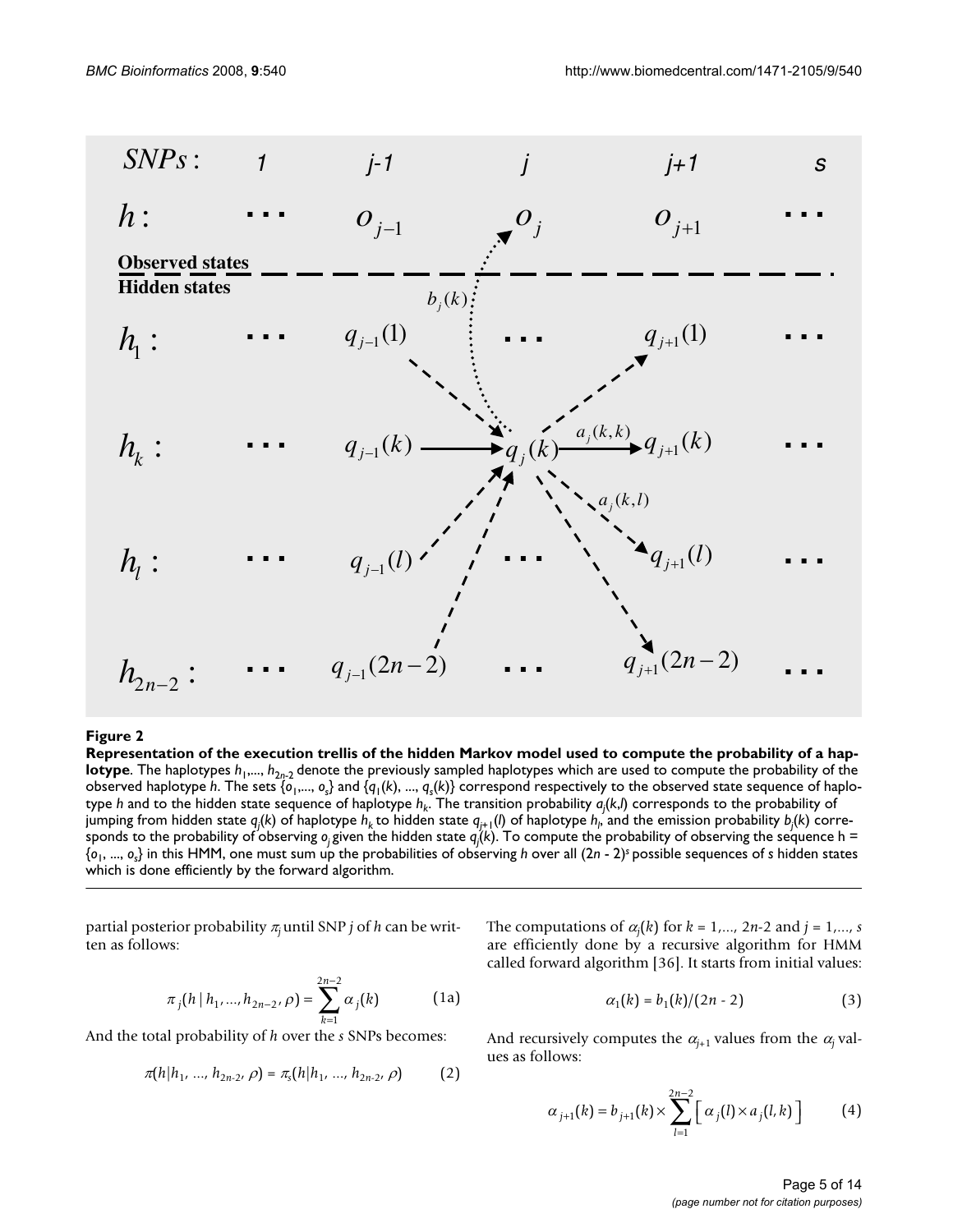Computing all the  $\alpha$  values for a haplotype requires now running time in *O*(*sn*2) instead of *O*(*ns* ).

### *Computation of the FDLS distribution from a haplotype list by Phase v2.1 (Figure 3A)*

The Phase v2.1 algorithm considers the haplotype space  $S_i$ 

as a list of  $2^{z_i}$  haplotypes compatibles with the genotype  $G_i$  where  $z_i$  is the number of heterozygous SNPs. And it computes the FDLS distribution over this list with equations (3) and (1) on the HMM  $\lambda$ . This approach is computationally intensive for two reasons. First, it performs many times the same computations of  $\alpha$  values with the forward algorithm since the haplotypes of *Si* are derived from the same genotype and share thus identical allelic segments. For instance, as shown in Figure 3A, several haplotypes of *Si* differ only in the last SNPs while the computation of forward values  $\alpha$  starts each time from the first SNP. Second, the list of haplotypes grows exponentially with the number of heterozygous SNPs which prevents any application with a high number of SNPs. To partially overcome this problem, a "divide for conquer" solution called "partition-ligation" (PL) was first proposed by Niu et al [14,19,21]. It has been included in the Phase v2.1 algorithm as follows: it first divides the genotypes into segments of limited size (typically 5–8 SNPs), determines the most probable haplotypes on each segment with complete runs of the GS, and then progressively ligates haplotypes of the adjacent segments in several runs until completion. When two adjacent segments are ligated, the space *S* of candidate haplotype pairs is initialized from all combinations of the most probable haplotypes previously found in each segment. However, the PL procedure remains computationally expensive because it implies *2s/ p - 1* (where *p* is the size of the partitions) complete runs of the algorithm, each time on a quadratic number of combinations of adjacent plausible haplotypes.

### *Computation of the FDLS distribution from a complete binary tree by Shape-IT (Figure 3B)*

To compute the FDLS distribution while avoiding any redundant calculations of  $\alpha$  values, our algorithm uses a complete binary tree (called haplotype tree in the following) instead of an exhaustive list to represent the haplotype pairs space *Si* . It can be viewed as an extension of the forward algorithm which computes the probabilities of observing in the HMM  $\lambda$  several pairs of sequences classified into a binary tree rather than observing a unique sequence.

Such a haplotype tree is easily derived from a partition of genotype *Gi* into *m* unambiguous segments  $G_i = \{ (g_1, g'_1), ..., (g_m, g'_m) \}$  : each one starts from a heterozygous SNP, includes all the following homozygous SNPs, and ends before the next heterozygous SNP. A node of the haplotype tree corresponds to a genotype segment  $(g_j, g'_j)$ , and the two children nodes, to the two possible switch orientations with the following segment  $(g_{i+1}, g_{i+1})$  $(g'_{j+1})$  and  $(g'_{j+1}, g_{j+1})$ . Then, a single path from the root to a leaf corresponds to a single possible haplotype pair of *Si* (Figure 3B).

To compute efficiently the FDLS distribution, Shape-IT explores the haplotype tree with a single recursive algorithm which combines the reconstruction of the haplotypes and the calculation of associated  $\alpha$  forward values. In practice, it iterates the nodes by level-order (i.e. segment-order) to avoid any previous construction in memory of the haplotype tree. When visiting a node with the associated genotype segment (*g*, *g*'), the algorithm makes recursively a quadruplet  $q = \{h, \alpha, h', \alpha'\}$  where  $h$  and  $h'$ are the two haplotypes with respective forward values  $\alpha$ and  $\alpha'$  corresponding to the current explored path in the haplotype tree. Once all the nodes visited, the haplotype pairs of *Si* and the FDLS distribution are given respectively by the haplotypes and the forward values of the quadruplets associated to the leaf nodes. This approach is implemented in the algorithm 1 (Figure 4).

This algorithm avoids all the unnecessary forward value computations made when using the representation by haplotype lists. However, the haplotype tree to be explored still grows exponentially with an increasing number of heterozygous SNPs. It results in a list *L* whose size is multiplied by two at each level explored (Figure 4). As with the classical haplotype list approach, this algorithm can be simply implemented in a PL strategy: first, a haplotype tree is derived for each segment of genotype, and then the most probable adjacent subtrees are determined and combined until completion. We have used an alternative strategy described in the next paragraph.

### *Computation of the FDLS distribution from an incomplete binary tree by Shape-IT (Figure 3C)*

In practice, the number of haplotype pairs sufficiently probable to be sampled in the FDLS distribution is roughly linear with the number of SNPs instead of being exponential. As an alternative to the classical and expensive PL strategy, we have thus modified our recursive algorithm to explore only the paths in the haplotype tree which correspond to the most plausible haplotype pairs. In other words, our algorithm aims at identifying an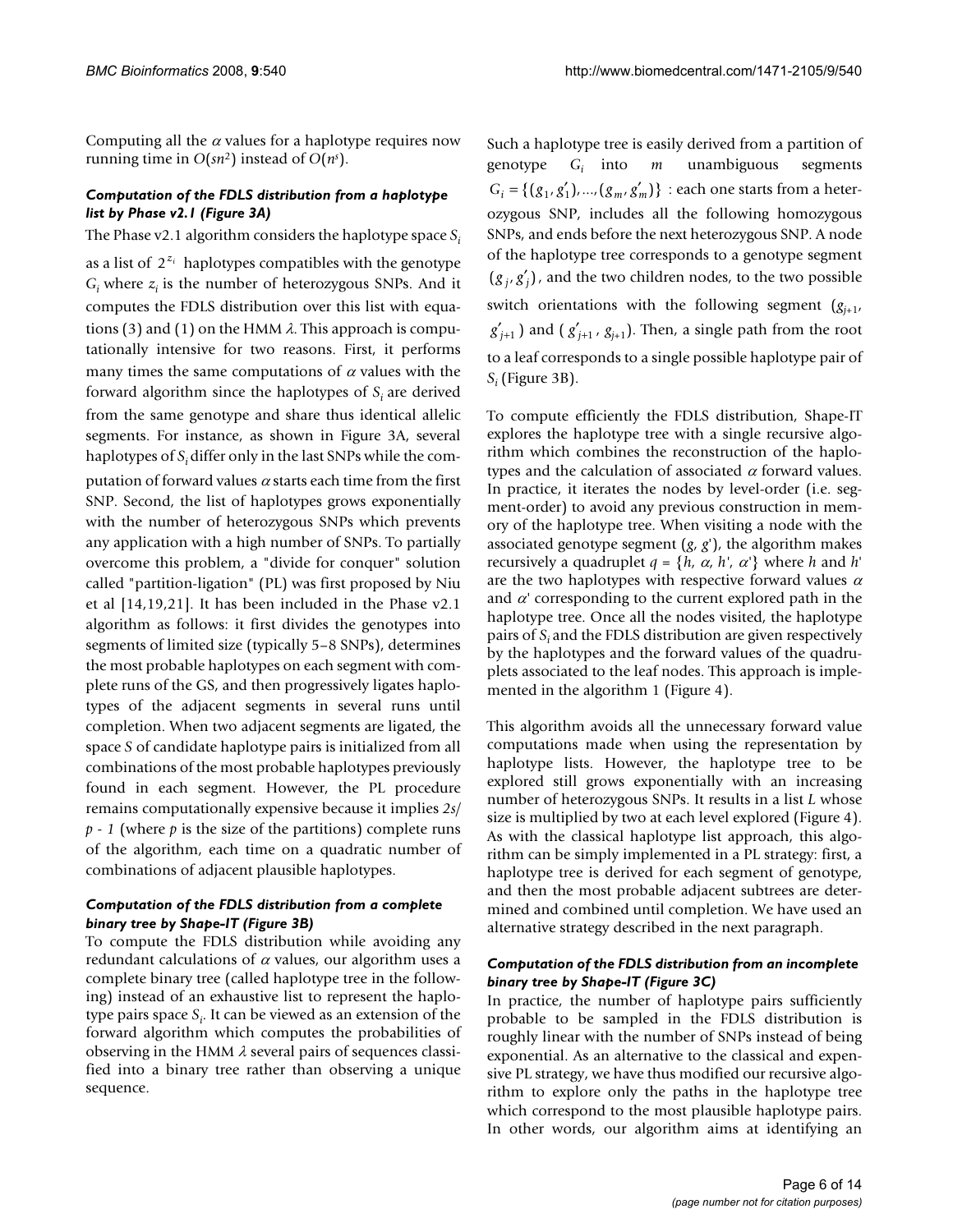

### Different representations of the space of possible haplotypes pairs S **Figure 3** *<sup>i</sup>*

**Different representations of the space of possible haplotypes pairs S***<sup>i</sup>* . The left panel (A) shows the list representation commonly used by haplotype software such as Phase v2.1. The lower right panel (C) shows the representation used by Shape-IT. White and black circles indicate the phases between the heterozygous SNPs. On this example we use the same genotype G*<sup>i</sup>* described in Figure 1. For iterations as performed by Phase v2.1 (A), the list requires the exploration of 20 nodes (4 haplotype pairs × 5 SNPs). With the complete tree representation (B) 10 nodes need to be explored, and with the incomplete tree representation as performed by Shape-IT (C), only 7 nodes need to be explored. The difference observed between (B) and (C) results from the pruning strategy which avoids the exploration of the nodes with probability ≤ 0.01.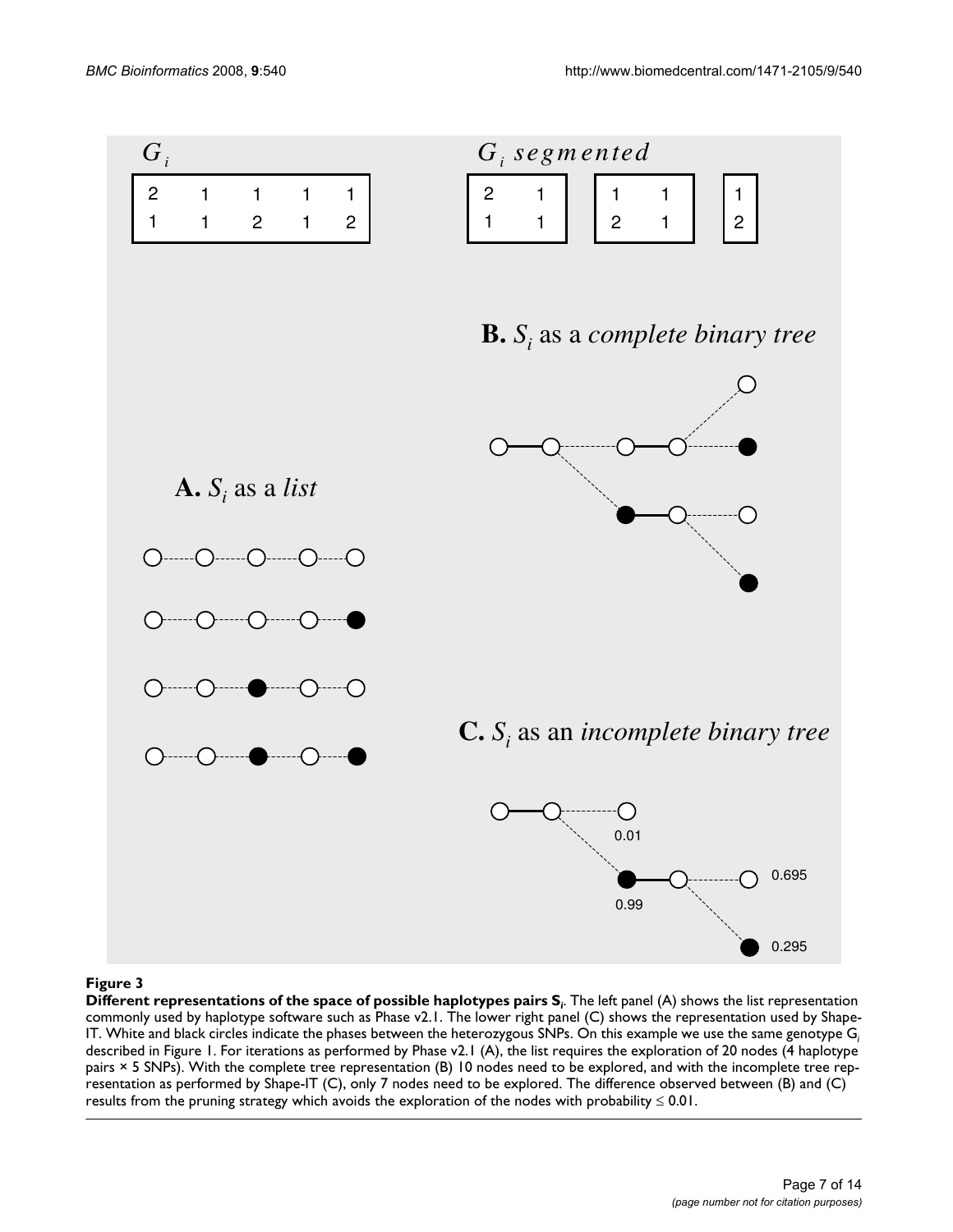*INPUT: a genotype G<sub>i</sub> partitioned into m segments*  $\{(g_1, g'_1), ..., (g_m, g'_m)\}.$ *Let L and L' denote two lists of quadruplets as defined above. Make a "root" quadruplet*  $q_R = \{h_R, \alpha_R, h'_R, \alpha'_R\}$ :

- *1.* Set  $h_R = g_1$ . Initialize  $\alpha_R$  by expression (5) on the first marker of  $g_1$ . And compute  $\alpha_R$  by recursive application of *expression (6) on the other markers of*  $g_1$ *.*
- 2. Set  $h'_R = g'_1$ . Initialize  $\alpha'_R$  by expression (5) on the first marker of  $g'_1$ . And compute  $\alpha'_R$  by recursive application of *expression (6) on the other markers of*  $g'_{1}$ *.*

*Put*  $q_R$  *in L.* 

*For j from 2 to m* 

*For each "parent" quadruplet*  $q_p = \{h_p, \alpha_p, h'_p, \alpha'_p\}$  *of L do* 

*Make two "children" quadruplets*  $q_{C1} = \{h_{C1}, \alpha_{C1}, h'_{C1}, \alpha'_{C1}\}$  *and*  $q_{C2} = \{h_{C2}, \alpha_{C2}, h'_{C2}, \alpha'_{C2}\}$ :

- *1.* Set  $h_{C_1} = h_p + g_p$ . Initialize  $\alpha_{C_1} = \alpha_p$ . And compute  $\alpha_{C_1}$  by recursive application of expression *(6) on markers of g.*
- *2.* Set  $h'_{C_1} = h'_P + g'_P$ . Initialize  $\alpha'_{C_1} = \alpha'_{P}$ . And compute  $\alpha'_{C_1}$  by recursive application of expression *(6) on markers of*  $g'$ .
- *3.* Set  $h_c = h_p + g'$ . Initialize  $\alpha_c = \alpha_p$ . And compute  $\alpha_c$ , by recursive application of expression *(6) on markers of*  $g'$ *.*
- *4.* Set  $h'_{C_2} = h'_p + g_i$ . Initialize  $\alpha'_{C_2} = \alpha'_p$ . And compute  $\alpha'_{C_2}$  by recursive application of expression *(6) on markers of g<sub>i</sub>*.

Put  $q_{c1}$  and  $q_{c2}$  *in L'.* 

 *Delete L.* 

 $L = L'$ 

*OUTPUT:* 

*For each "leaf" quadruplet*  $q_L = \{h_L, \alpha_L, h'_L, \alpha'_L\}$  of L do

```
Put (h, h') in S<sub>i</sub>.
```
*Compute*  $Pr(h_L, h'_L | H_{-i}^{(t)}, \rho)$  *from*  $\alpha_L$  *and*  $\alpha'_L$  *by expression* (3) *and* (1).

### Algorithm 1 to compute the FDSL distri **Figure 4** bution on the complete haplotype tree **Algorithm 1 to compute the FDSL distribution on the complete haplotype tree.**

incomplete binary tree of limited size which captures at best the informative part of FDLS distribution (Figure 3C). For that, recursions are made only on nodes exhibiting a probability, as given by expressions (2) and (1), greater than a threshold *f* initially defined. In practice, it results in maintaining a list *L* of quadruplets of limited size for each level of the tree explored, which no longer grows exponentially with the number of heterozygous SNPs. The corresponding modifications made in algorithm 1 are implemented in algorithm 2 (Figure 5). Obviously the value of the threshold *f* affects the number of quadruplets kept at each level of the haplotype tree and thus, the number of haplotype pairs on which the FDLS distribution is computed. It is clear that the value of threshold *f* influences the diversity of haplotypes to be captured and so, the computational effort needed. However, the strength of our algorithm clearly lies in the greatly reduced complexity with the number of SNPs of the FDLS computation step. Moreover, compared to the *2s/p - 1* complete runs of the GS required by the PL strategy, it treats all the SNPs in a single run.

### **Methods**

We have implemented our algorithm in the software package Shape-IT publicly available at [http://](http://www.griv.org/shapeit/) [www.griv.org/shapeit/.](http://www.griv.org/shapeit/) We have extensively compared Shape-IT with the widely used haplotype inference software 2snp [23], Gerbil [15], Fastphase [16], PL-EM [14], Ishape [27] and Phase v2.1 [21,22] on 3 kinds of datasets described hereafter. All the software were run with default parameters on a standard 2 GHz computer with 1 Go of RAM.

In the comparisons, we have tried to work as close as possible to real conditions: on the one hand, we have used tightly linked SNPs such as those used in a single gene fine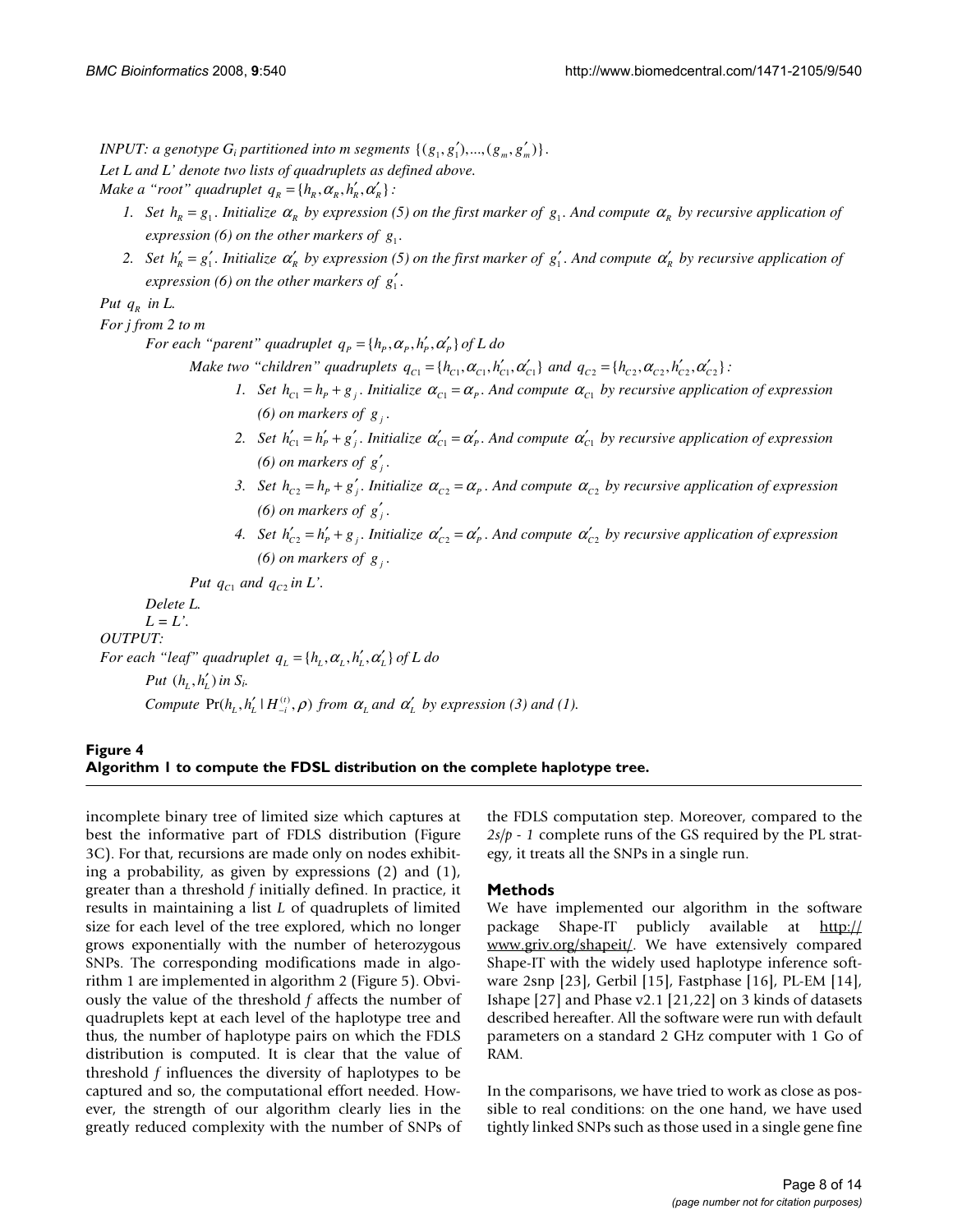*INPUT: a genotype Gi partitioned into m segments*  $\{(g_1, g'_1), ..., (g_m, g'_m)\}\$ and a threshold f. *Let L and L' denote two lists of quadruplets. Make a "root" quadruplet*  $q_R$  *as in algorithm 1. Put*  $q_{R}$  *in L. For j from 2 to m For each "parent" quadruplet*  $q_p = \{h_p, \alpha_p, h'_p, \alpha'_p\}$  *of L do Compute*  $Pr(h_p, h'_p \mid H_{-i}^{(t)}, \rho)$  by expression (2) and (1). *If*  $Pr(h_p, h'_p \mid H_{-i}^{(t)}, \rho) > f$  then *Make 2 "children" quadruplets*  $q_{c1}$  *and*  $q_{c2}$  *from*  $q_p$  *as in algorithm 1. Put*  $q_{c1}$  *and*  $q_{c2}$  *in L'. Delete L.*   $L = L'$ . *OUTPUT: For each "leaf" quadruplet*  $q_L = \{h_L, \alpha_L, h'_L, \alpha'_L\}$  of L do *Put*  $(h_i, h'_i)$  *in*  $S_i$ . *Compute*  $Pr(h_L, h'_L | H_{-i}^{(t)}, \rho)$  *from*  $\alpha_L$  *and*  $\alpha'_L$  *by expression* (3) *and* (1).

## Algorithm 2 to compute the FDSL distribu **Figure 5** tion on the incomplete haplotype tree **Algorithm 2 to compute the FDSL distribution on the incomplete haplotype tree.**

mapping and on the other hand, we have used TagSNPs with a low level of LD which correspond to the worst conditions to infer haplotypes. At last, we have also made estimations of the running times required by the most accurate software to infer the haplotypes of a 300 K Illumina chips.

### *Single gene datasets*

First, we have used genotypes for which the haplotypes have been completely determined experimentally: the GH1 [37] and ApoE [38] genes. The GH1 dataset contains 14 SNPs for 150 Caucasian individuals and the ApoE dataset contains 9 SNPs for 90 individuals of mixed ethnic origins. For each gene, we have additionally generated 100 replicates by randomly masking 5% of the alleles in order to simulate real experimental conditions (missing data). On these datasets, we have measured the IER (Individual Error Rate) and the MER (Missing data Error Rate) which corresponds respectively to the percentage of individuals incorrectly inferred and to the percentage of missing data incorrectly inferred. Although of limited size, these two genes are very useful to compare precisely the haplotype frequency estimations made by the algorithms via the I<sub>F</sub> coefficient [25], since haplotype frequencies are commonly used by the geneticists in genetic association studies.

### *HapMap trio datasets*

Second, we have worked on trios' genotypes (2 parents and 1 child) derived from the HapMap project [7,8]. We have collected five regions of 10 Mb on chromosomes 1, 2, 3, 4 and 5 in African (YRI) or European (CEU) populations. The 10 resulting chromosomal regions have been preprocessed by the Haploview software [39] to remove SNPs with Mendelian inconsistency or with insufficient minor allele frequency (MAF). From these chromosomal regions, we have generated several HapMap datasets according to the choices of markers described in Table 1[24,27]. On all these trios' genotypes, the parent haplotypes can be partially obtained (about ~80% of the phases between adjacent heterozygous SNPs are determined), and we have measured the running times of the various algorithms and the SER (Switch Error Rate) of haplotypes inferred by the various software. The SER corresponds to the percentage of known phases between adjacent heterozygous SNPs (obtained thanks to the trios affiliation) incorrectly inferred [22,27], which is more adapted than the IER on large numbers of SNPs because the IER does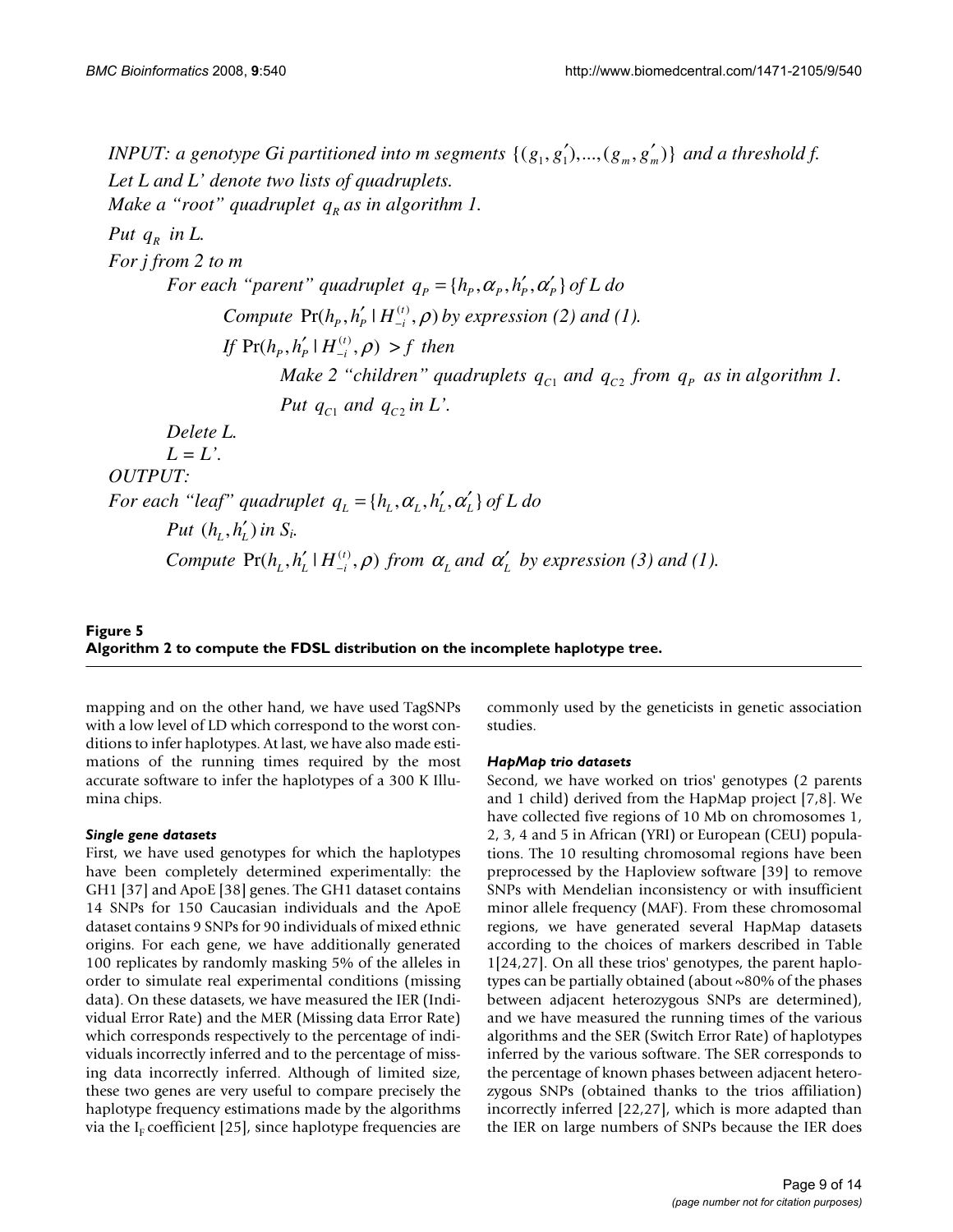| <b>Datasets</b>    | Chromosom<br>е | #datasets | #SNP      | #indiv     | <b>Details</b>                                                                                 |
|--------------------|----------------|-----------|-----------|------------|------------------------------------------------------------------------------------------------|
| <b>CEU Size</b>    | $1$ to 5       | 250       | 10 to 160 | 60         | 50 datasets of 10, 20, 40, 80 and 160 adjacent SNPs with MAF above<br>5%                       |
| <b>CEU Density</b> | $1$ to 5       | 300       | 40        | 60         | 50 datasets with spanned distance between SNP above 0, 0.5, 1, 2, 4<br>and $8$ kb (MAF $5\%$ ) |
| <b>CEU MAF</b>     | $1$ to 5       | 150       | 40        | 60         | 50 datasets with MAF above 1%, 5% and 10%                                                      |
| <b>YRI Size</b>    | l to 5         | 250       | 10 to 160 | 60         | 50 datasets of 10, 20, 40, 80 and 160 adjacent SNPs with MAF above<br>5%                       |
| <b>YRI Density</b> | l to 5         | 300       | 40        | 60         | 50 datasets with spanned distance between SNP above 0, 0.5, 1, 2, 4<br>and $8$ kb (MAF $5\%$ ) |
| <b>YRI MAF</b>     | l to 5         | 150       | 40        | 60         | 50 datasets with MAF above 1%, 5% and 10%                                                      |
| CEU illumina 50    | 12             | 300       | 50        | 60         | 15,000 illumina SNPs grouped by dataset of 50 SNPs                                             |
| CEU illumina 100   | 12             | 150       | 100       | 60         | 15,000 illumina SNPs grouped by dataset of 100 SNPs                                            |
| CEU illumina 200   | 12             | 75        | 200       | 60         | 15,000 illumina SNPs grouped by dataset of 200 SNPs                                            |
| GRIV               |                | 90        | 50 to 200 | 100 to 300 | 3,500 illumina SNPs grouped by dataset of 50, 100 and 200 SNPs                                 |

#### **Table 1: Hapmap trio datasets description**

Description of the benchmarks derived from the HapMap trios datasets that we used to compare accuracy and runtimes of the various algorithms in Table 4. For each parameter (size, density, and MAF) 10 samples were chosen in each of the chromosomes 1 to 5, i.e. a total of 50 tests per parameter.

not differentiate between one or several heterozygous SNPs incorrectly inferred.

found in the 300 K Illumina chips.

### *GRIV cohort datasets*

To investigate on the impact of low LD in haplotype inference, we have also used a set of 15,000 adjacent Tag SNPs picked up from the large arm of chromosome 12 and Third, we have generated large SNP datasets from subjects of the GRIV (Genomics of Resistance to Immunodeficiency Virus) cohort genotyped with the 300 K Illumina chip. The GRIV cohort comprehends about 400 Caucasian subjects collected for genomic studies in AIDS [1,40-43]. These datasets were used to estimate the running times required by the most accurate software to infer the haplotypes of a 300 K Illumina chips. For that, we have gener-



### **Figure 6** Accuracy of the different values tested for the threshold *f* in Shape-IT (grey boxes) compared to Phase v2.1 (black line)

**Accuracy of the different values tested for the threshold** *f* **in Shape-IT (grey boxes) compared to Phase v2.1 (black line)**. This comparison was done on 300 datasets of 50 Tag SNPs called CEU Illumina 50.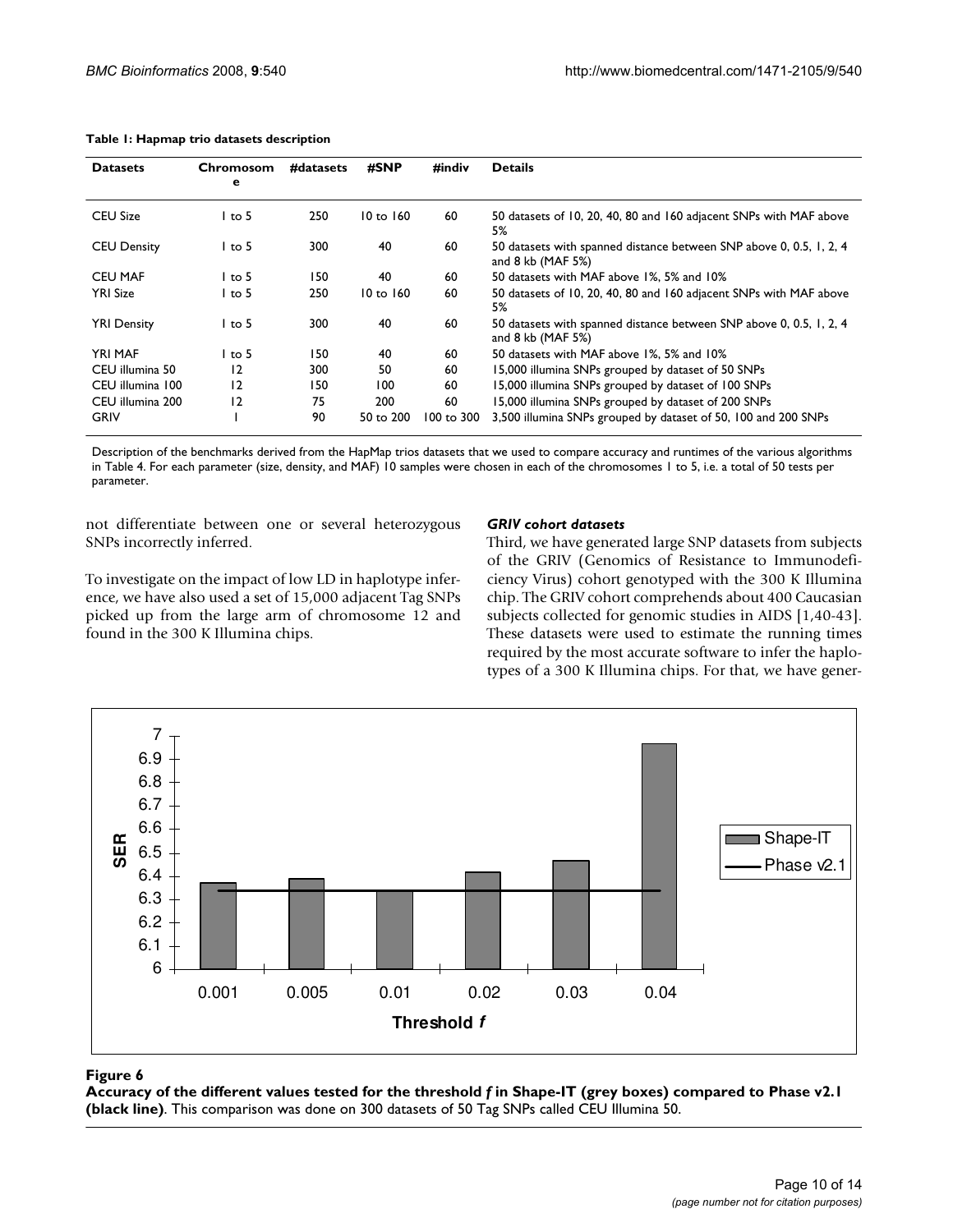ated 10 datasets from the GRIV cohort data for various numbers of markers (50, 100 and 200) and for various numbers of individuals (100, 200 and 300). Then the average running time over the 10 datasets of each combination of SNP number and genotype number was used to extrapolate the running time required to infer the haplotypes over the 300,000 SNPs.

### **Results**

### *Empirical determination of the threshold f (Figure 6)*

As discussed in the section Algorithm, Shape-IT relies on a threshold *f* to discard some branches of the haplotype binary trees. So, we have tested several values for *f*: the accuracy is clearly stable for values below 0.01. Since the running time was optimal for  $f = 0.01$ , we have used this value as default in all the following comparisons.

### *Comparisons on the single gene datasets (Table 2 and 3)*

On these datasets, Shape-IT, Ishape and Phase v2.1 give clearly the better haplotype reconstructions and frequency estimations compared to the other software. One can notice that Ishape seems to be slightly more accurate than Shape-IT and Phase v2.1. For the completion of missing data, all the methods (except 2snp) are closely related.

### *Comparisons on the HapMap trio datasets (Table 1 and 4)*

As a matter of accuracy, Shape-IT and Phase v2.1 outperform all the other methods. Ishape comes second but plunges when dealing with larger number of Tag SNPs. Fastphase comes third but it seems to work relatively better when the datasets get bigger. 2snp, Gerbil, and PLEM do not match the accuracy of the other software. All the software get higher error rates when the number of Tag SNPs increases which is probably the consequence of the increasing complexity of the LD pattern when dealing with limited numbers of individuals.

**Table 2: Results obtained by various haplotyping software on the experimentally determined ApoE dataset.**

|      |       | 5%MD |     |      |  |  |
|------|-------|------|-----|------|--|--|
| IER  | IF    | IER  | MER | IF   |  |  |
| 20.0 | 83.8  | 22.7 | 7.3 | 83.9 |  |  |
| 11.3 | 89.4  | 17.4 | 6.1 | 87.5 |  |  |
| 20.0 | 81.3  | 20.3 | 6.6 | 84.6 |  |  |
| 5.6  | 94. I | 10.2 | 5.9 | 92.5 |  |  |
| 5.6  | 94. I | 10.5 | 6.2 | 92.4 |  |  |
| 5.8  | 94.0  | 10.2 | 5.8 | 92.4 |  |  |
| 12.5 | 89.8  | 16.0 | 6.5 | 88.7 |  |  |
|      |       | 0%MD |     |      |  |  |

For the various software tested, we measured the percentage of individuals incorrectly reconstructed (IER), the percentage of missing data incorrectly inferred (MER), and the distance between real and inferred haplotype frequencies (IF) on the ApoE with complete genotypes and 5% random missing genotypes.

| Table 3: Results obtained by various haplotyping software on the |
|------------------------------------------------------------------|
| experimentally determined GHI dataset.                           |

| GHI                    |       | 0%MD |      | 5%MD |      |
|------------------------|-------|------|------|------|------|
|                        | IER   | IF   | IER  | MER  | IF   |
| 2snp                   | 15.7  | 88.2 | 22.0 | 7.5  | 88.3 |
| Fastphase              | 10.5  | 92.5 | 17.3 | 4.5  | 90.7 |
| Gerbil                 | 11.8  | 92.8 | 16.7 | 4.2  | 91.6 |
| Ishape                 | 10. I | 93.8 | 15.0 | 4.5  | 92.6 |
| Shape-IT               | 10.3  | 93.6 | 14.9 | 4.5  | 92.5 |
| Phase v <sub>2.1</sub> | 10.3  | 93.7 | 15.2 | 4.5  | 92.5 |
| <b>PLEM</b>            | 12.4  | 90.3 | 17.2 | 4.8  | 89.4 |

For the various software tested, we measured the percentage of individuals incorrectly reconstructed (IER), the percentage of missing data incorrectly inferred (MER), and the distance between real and inferred haplotype frequencies (IF) on the GH1 with complete genotypes and 5% random missing genotypes.

As a matter of speed, the fastest software is clearly 2snp. For relatively small numbers of SNPs, PLEM and Gerbil are also very fast, but become very slow when the number of SNPs increases or when the LD pattern gets more complex to capture. Among the 4 most accurate software (Phase v2.1, Fastphase, Ishape, and Shape-IT), Phase v2.1 is the slowest, Shape-IT is the fastest for small and medium-sized SNP samples (< 100 SNPs), and Fastphase becomes faster for larger numbers of SNPs (see additional file 1).

### *Running time on the GRIV cohort datasets (Table 5)*

On these datasets, Shape-IT runs between 15 to 150 times faster that Phase v2.1, depending on the segmentation strategy used (50, 100 or 200 SNPs) and the number of genotypes in the population (100, 200 or 300). Fastphase remains the fastest software but closely followed by Shape-IT. The increase of SNP and genotype numbers strongly cripples Phase v2.1 and Ishape, while it is better handled by Shape-IT and Fastphase.

### **Discussion and conclusion**

We have developed a new algorithm derived from the Phase v2.1 Gibbs sampler scheme. We have improved the most time-consuming steps by using binary tree representations and by avoiding the PL procedure thanks to an incomplete exploration of binary trees. The resulting software, Shape-IT, is extremely accurate like Phase v2.1, but may run up to 150 times faster as shown in our tests. These results have an impact for the computation of haplotypes in genome scans as shown in Table 5. As an example, for the 300,000 SNPs of an Illumina genotyping chip, inferring haplotypes on 6,000 segments of 50 SNPs with a regular 2 GHz computer would take for Shape-IT about 10 days for 100 individuals, 13 days for 200 individuals, 28 days for 300 individuals while it would take for Phase v2.1 151 days for 100 individuals (15 times more), 443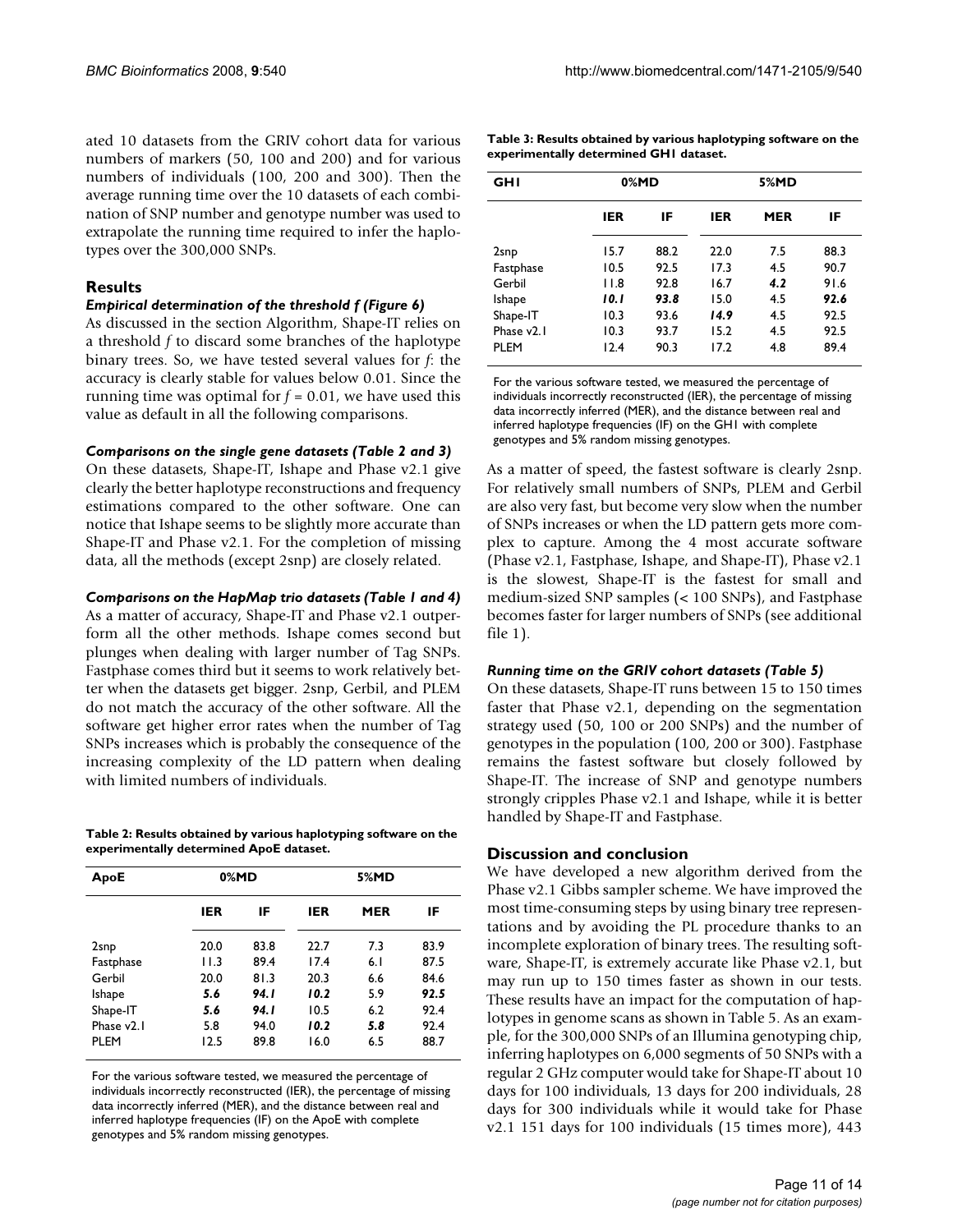| <b>Datasets</b>      |            | Shape-IT |            | Phase v2.1 |            | Fastphase |            | <b>Ishape</b> |            | 2snp   |            | Gerbil         |            | <b>PLEM</b>    |
|----------------------|------------|----------|------------|------------|------------|-----------|------------|---------------|------------|--------|------------|----------------|------------|----------------|
|                      | <b>SER</b> | Time     | <b>SER</b> | Time       | <b>SER</b> | Time      | <b>SER</b> | Time          | <b>SER</b> | Time   | <b>SER</b> | Time           | <b>SER</b> | <b>Time</b>    |
| <b>CEU Size</b>      | 1.1        |          | 1.1        |            | 1.5        |           | 1.1        |               | 2.2        |        | 2.3        |                | 2.0        |                |
|                      |            | 53       |            | 832        |            | 113       |            | 93            |            | $\leq$ |            | 50             |            | 10             |
| <b>YRI Size</b>      | 1.7        |          | 1.7        |            | 2.3        |           | 1.8        |               | 4.5        |        | 3.9        |                | 4.2        |                |
|                      |            | 64       |            | 1,209      |            | 125       |            | 138           |            | $\leq$ |            | 3              |            | 10             |
| <b>CEU Density</b>   | 2.3        |          | 2.3        |            | 2.7        |           | 2.4        |               | 4.2        |        | 4.0        |                | 4.1        |                |
|                      |            | 26       |            | 214        |            | 64        |            | 43            |            | $\leq$ |            | 5              |            | 6              |
| <b>YRI Density</b>   | 3.7        |          | 3.7        |            | 4.9        |           | 3.9        |               | 8.5        |        | 7.5        |                | 8.8        |                |
|                      |            | 35       |            | 490        |            | 71        |            | 80            |            | $\leq$ |            | 9              |            | 5              |
| <b>CEU MAF</b>       | 1.1        |          | 1.1        |            | 1.2        |           | 1.2        |               | 2.0        |        | 2.1        |                | 1.7        |                |
|                      |            | 9        |            | 104        |            | 71        |            | 22            |            | $\leq$ |            | $\overline{2}$ |            | $\overline{4}$ |
| YRI MAF              | 1.5        |          | 1.5        |            | 2.0        |           | 1.5        |               | 4.5        |        | 3.8        |                | 3.2        |                |
|                      |            | 26       |            | 173        |            | 80        |            | 38            |            | $\leq$ |            | 4              |            | 4              |
| CEU 50 illumina SNP  | 6.3        |          | 6.3        |            | 7.2        |           | 6.6        |               | 10.7       |        | 9.2        |                | 12.2       |                |
|                      |            | 51       |            | 1,214      |            | 60        |            | 6             |            | $\leq$ |            | 22             |            | 5              |
| CEU 100 illumina SNP | 6.7        |          | 6.8        |            | 7.7        |           | 9.2        |               | 11.3       |        | 9.7        |                | N/A        |                |
|                      |            | 143      |            | 11,678     |            | 144       |            | 461           |            | $\leq$ |            | 254            |            | N/A            |
| CEU 200 illumina SNP | 7.2        |          | N/A        |            | 8.0        |           | N/A        |               | 11.5       |        | 9.9        |                | N/A        |                |
|                      |            | 372      |            | N/A        |            | 198       |            | N/A           |            | $\leq$ |            | 2,038          |            | N/A            |

#### **Table 4: Hapmap trio datasets results**

N/A: software was unable to handle some of these datasets (errors or untracktable running times). Results of the various tested software on the HapMap trios datasets described in Table 1. For each software tested, the mean percentage of heterozygous markers incorrectly inferred (SER) is shown in the upper-left corner, and the mean running time in seconds is shown in the lower-right corner.

days for 200 individuals (34 times more) and 1372 days for 300 individuals (49 times more). The gain of time using Shape-IT is thus considerable and practically very useful to exploit datasets derived from large-scale genotyping chips.

An important aspect of this work is that other haplotype inference software relying on HMM may gain to implement this new binary tree representation of the observed genotypes. Moreover, we have not found in the literature the description of this algorithm whereas it might be useful for other fields using HMM.

# **Availability and requirements**

Project name: Shape-IT v1.0

Project home page:<http://www.griv.org/shapeit/>

Operating systems: MacOS, Windows, Linux32bits and Linux64bits.

Programming language: C++

Do not forget to read the manual file, manual\_ShapeITv1.0.pdf, to get the detailed information.

|  |  |  | Table 5: Comparison of the estimated running times of various software on 300 K Illunima genotyping chips datasets. |
|--|--|--|---------------------------------------------------------------------------------------------------------------------|
|--|--|--|---------------------------------------------------------------------------------------------------------------------|

| #SNPs | #genotypes | Fastphase | <b>Ishape</b> | Shape-IT        | Phase v <sub>2.1</sub> |
|-------|------------|-----------|---------------|-----------------|------------------------|
| 50    | 100        | 10        | 29            | $\overline{10}$ | 151                    |
| 100   | 100        | 6         | 37            | 12              | 519                    |
| 200   | 100        | 6         | 41            | 19              | 3,137                  |
| 50    | 200        | 21        | 34            | 13              | 443                    |
| 100   | 200        | 21        | I 19          | 29              | 2,739                  |
| 200   | 200        | 21        | 124           | 37              | 7,601                  |
| 50    | 300        | 37        | 113           | 28              | 1,372                  |
| 100   | 300        | 41        | 268           | 52              | 6,514                  |
| 200   | 300        | 42        | 261           | 81              | 12,757                 |

Estimations of the running times in days of the 4 most accurate software (Phase v2.1, Ishape, Fastphase and Shape-IT) to infer the haplotypes for 100, 200, or 300 genotypes derived from Illumina 300 k chips partitioned into segments of either 50 SNPs, or 100 SNPs, or 200 SNPs. For each combination #SNPs #genotypes, the running time estimations were extrapolated from the measures performed on 10 datasets extracted from the GRIV cohort 300 K Illumina chip genomic data.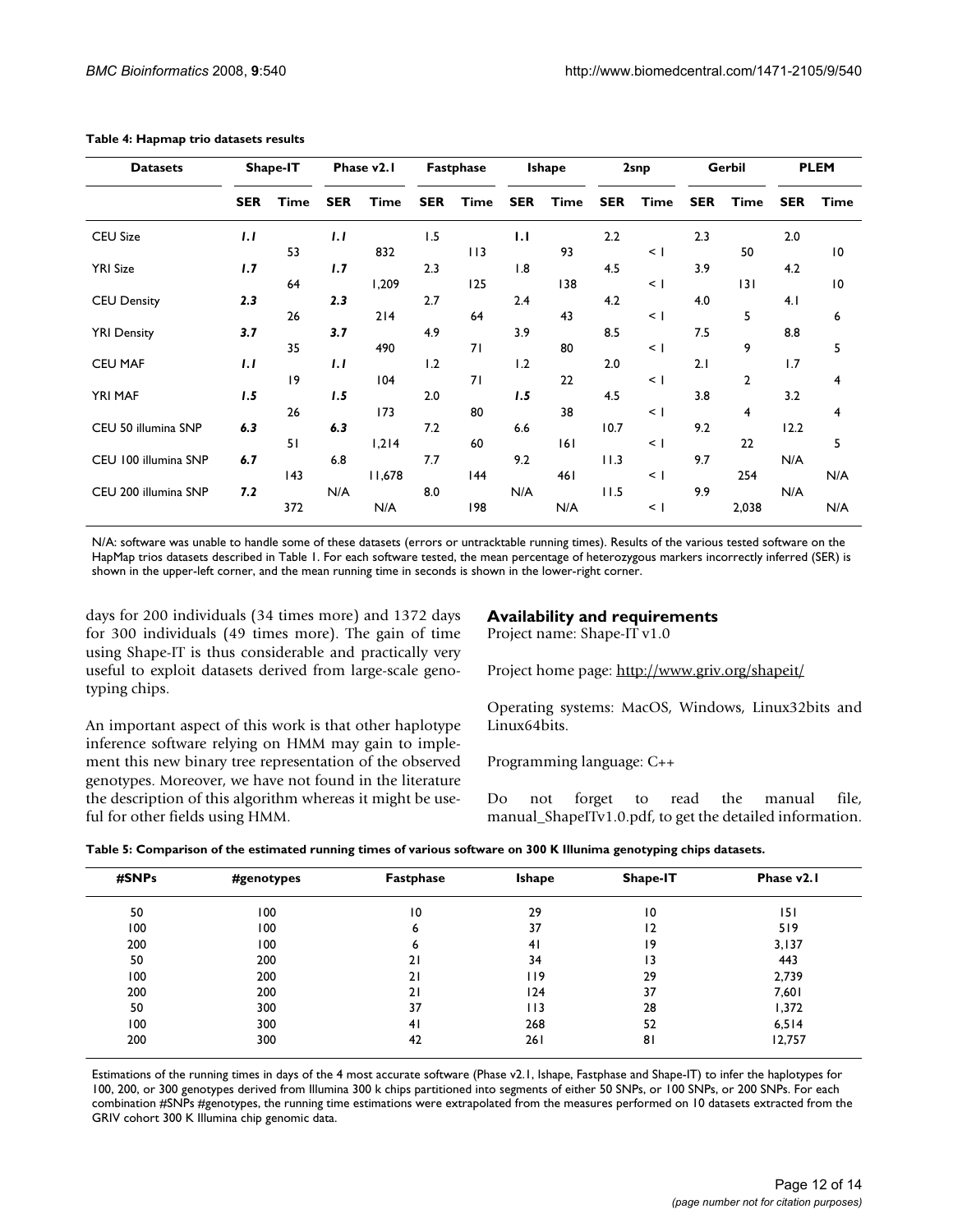The software remains confidential until publication of the work. It will be freely available to academics, and a licence will be needed for non-academics (patented for business and commercial applications).

### **Authors' contributions**

OD and CC worked on developing the methods and programs used in this study under the direct supervision of JFZ who conceived the study. All the authors have read and approved the final manuscript.

### **Additional material**

### **Additional file 1**

*Detailed trio datasets results. Detailed results of the various software tested on the HapMap trios datasets described in Table 1. For each software tested, the mean percentage of heterozygous markers incorrectly inferred (SER) and the average running time in seconds are shown.* Click here for file

[\[http://www.biomedcentral.com/content/supplementary/1471-](http://www.biomedcentral.com/content/supplementary/1471-2105-9-540-S1.xls) 2105-9-540-S1.xls]

### **Acknowledgements**

OD has a fellowship from the French Ministry of Education, Research and technology, and CC has a fellowship from Conservatoire National des Arts et Métiers. This work was supported by ACV development foundation, by Vaxconsulting, and by the Innovation 2007 program of Conservatoire National des Arts et Métiers. The authors thank Dr Adkins and Dr Orzack for providing respectively the GH1 and ApoE gene datasets.

### **References**

- 1. Vasilescu A, Terashima Y, Enomoto M, Heath S, Poonpiriya V, Gatanaga H, Do H, Diop G, Hirtzig T, Auewarakul P, *et al.*: **[A haplotype](http://www.ncbi.nlm.nih.gov/entrez/query.fcgi?cmd=Retrieve&db=PubMed&dopt=Abstract&list_uids=17360650) [of the human CXCR1 gene protective against rapid disease](http://www.ncbi.nlm.nih.gov/entrez/query.fcgi?cmd=Retrieve&db=PubMed&dopt=Abstract&list_uids=17360650) [progression in HIV-1+ patients.](http://www.ncbi.nlm.nih.gov/entrez/query.fcgi?cmd=Retrieve&db=PubMed&dopt=Abstract&list_uids=17360650)** *Proceedings of the National Academy of Sciences of the United States of America* 2007, **104(9):**3354-3359.
- 2. Daly MJ, Rioux JD, Schaffner SF, Hudson TJ, Lander ES: **[High-resolu](http://www.ncbi.nlm.nih.gov/entrez/query.fcgi?cmd=Retrieve&db=PubMed&dopt=Abstract&list_uids=11586305)[tion haplotype structure in the human genome.](http://www.ncbi.nlm.nih.gov/entrez/query.fcgi?cmd=Retrieve&db=PubMed&dopt=Abstract&list_uids=11586305)** *Nature genetics* 2001, **29(2):**229-232.
- 3. Dawson E, Abecasis GR, Bumpstead S, Chen Y, Hunt S, Beare DM, Pabial J, Dibling T, Tinsley E, Kirby S, *et al.*: **[A first-generation link](http://www.ncbi.nlm.nih.gov/entrez/query.fcgi?cmd=Retrieve&db=PubMed&dopt=Abstract&list_uids=12110843)[age disequilibrium map of human chromosome 22.](http://www.ncbi.nlm.nih.gov/entrez/query.fcgi?cmd=Retrieve&db=PubMed&dopt=Abstract&list_uids=12110843)** *Nature* 2002, **418(6897):**544-548.
- 4. Gabriel SB, Schaffner SF, Nguyen H, Moore JM, Roy J, Blumenstiel B, Higgins J, DeFelice M, Lochner A, Faggart M, *et al.*: **[The structure of](http://www.ncbi.nlm.nih.gov/entrez/query.fcgi?cmd=Retrieve&db=PubMed&dopt=Abstract&list_uids=12029063)** [haplotype blocks in the human genome.](http://www.ncbi.nlm.nih.gov/entrez/query.fcgi?cmd=Retrieve&db=PubMed&dopt=Abstract&list_uids=12029063) **296(5576):**2225-2229.
- 5. Johnson GC, Esposito L, Barratt BJ, Smith AN, Heward J, Di Genova G, Ueda H, Cordell HJ, Eaves IA, Dudbridge F, *et al.*: **[Haplotype tag](http://www.ncbi.nlm.nih.gov/entrez/query.fcgi?cmd=Retrieve&db=PubMed&dopt=Abstract&list_uids=11586306)[ging for the identification of common disease genes.](http://www.ncbi.nlm.nih.gov/entrez/query.fcgi?cmd=Retrieve&db=PubMed&dopt=Abstract&list_uids=11586306)** *Nature genetics* 2001, **29(2):**233-237.
- 6. Patil N, Berno AJ, Hinds DA, Barrett WA, Doshi JM, Hacker CR, Kautzer CR, Lee DH, Marjoribanks C, McDonough DP, *et al.*: **[Blocks](http://www.ncbi.nlm.nih.gov/entrez/query.fcgi?cmd=Retrieve&db=PubMed&dopt=Abstract&list_uids=11721056) [of limited haplotype diversity revealed by high-resolution](http://www.ncbi.nlm.nih.gov/entrez/query.fcgi?cmd=Retrieve&db=PubMed&dopt=Abstract&list_uids=11721056)** [scanning of human chromosome 21.](http://www.ncbi.nlm.nih.gov/entrez/query.fcgi?cmd=Retrieve&db=PubMed&dopt=Abstract&list_uids=11721056) **294(5547):**1719-1723.
- 7. **[The International HapMap Project.](http://www.ncbi.nlm.nih.gov/entrez/query.fcgi?cmd=Retrieve&db=PubMed&dopt=Abstract&list_uids=14685227)** *Nature* 2003, **426(6968):**789-796.
- 8. **[A haplotype map of the human genome.](http://www.ncbi.nlm.nih.gov/entrez/query.fcgi?cmd=Retrieve&db=PubMed&dopt=Abstract&list_uids=16255080)** *Nature* 2005, **437(7063):**1299-1320.
- 9. Frazer KA, Ballinger DG, Cox DR, Hinds DA, Stuve LL, Gibbs RA, Belmont JW, Boudreau A, Hardenbol P, Leal SM, *et al.*: **[A second](http://www.ncbi.nlm.nih.gov/entrez/query.fcgi?cmd=Retrieve&db=PubMed&dopt=Abstract&list_uids=17943122)**

**[generation human haplotype map of over 3.1 million SNPs.](http://www.ncbi.nlm.nih.gov/entrez/query.fcgi?cmd=Retrieve&db=PubMed&dopt=Abstract&list_uids=17943122)** *Nature* 2007, **449(7164):**851-861.

- 10. Burgtorf C, Kepper P, Hoehe M, Schmitt C, Reinhardt R, Lehrach H, Sauer S: **[Clone-based systematic haplotyping \(CSH\): a proce](http://www.ncbi.nlm.nih.gov/entrez/query.fcgi?cmd=Retrieve&db=PubMed&dopt=Abstract&list_uids=14656974)[dure for physical haplotyping of whole genomes.](http://www.ncbi.nlm.nih.gov/entrez/query.fcgi?cmd=Retrieve&db=PubMed&dopt=Abstract&list_uids=14656974)** *Genome research* 2003, **13(12):**2717-2724.
- 11. Ding C, Cantor CR: **[Direct molecular haplotyping of long](http://www.ncbi.nlm.nih.gov/entrez/query.fcgi?cmd=Retrieve&db=PubMed&dopt=Abstract&list_uids=12802015)[range genomic DNA with M1-PCR.](http://www.ncbi.nlm.nih.gov/entrez/query.fcgi?cmd=Retrieve&db=PubMed&dopt=Abstract&list_uids=12802015)** *Proceedings of the National Academy of Sciences of the United States of America* 2003, **100(13):**7449-7453.
- 12. Clark AG: **[Inference of haplotypes from PCR-amplified sam](http://www.ncbi.nlm.nih.gov/entrez/query.fcgi?cmd=Retrieve&db=PubMed&dopt=Abstract&list_uids=2108305)[ples of diploid populations.](http://www.ncbi.nlm.nih.gov/entrez/query.fcgi?cmd=Retrieve&db=PubMed&dopt=Abstract&list_uids=2108305)** *Mol Biol Evol* 1990, **7(2):**111-122.
- 13. Excoffier L, Slatkin M: **[Maximum-likelihood estimation of](http://www.ncbi.nlm.nih.gov/entrez/query.fcgi?cmd=Retrieve&db=PubMed&dopt=Abstract&list_uids=7476138) [molecular haplotype frequencies in a diploid population.](http://www.ncbi.nlm.nih.gov/entrez/query.fcgi?cmd=Retrieve&db=PubMed&dopt=Abstract&list_uids=7476138)** *Mol Biol Evol* 1995, **12(5):**921-927.
- Qin ZS, Niu T, Liu JS: [Partition-ligation-expectation-maximiza](http://www.ncbi.nlm.nih.gov/entrez/query.fcgi?cmd=Retrieve&db=PubMed&dopt=Abstract&list_uids=12452179)**[tion algorithm for haplotype inference with single-nucle](http://www.ncbi.nlm.nih.gov/entrez/query.fcgi?cmd=Retrieve&db=PubMed&dopt=Abstract&list_uids=12452179)[otide polymorphisms.](http://www.ncbi.nlm.nih.gov/entrez/query.fcgi?cmd=Retrieve&db=PubMed&dopt=Abstract&list_uids=12452179)** *American journal of human genetics* 2002, **71(5):**1242-1247.
- 15. Kimmel G, Shamir R: **[GERBIL: Genotype resolution and block](http://www.ncbi.nlm.nih.gov/entrez/query.fcgi?cmd=Retrieve&db=PubMed&dopt=Abstract&list_uids=15615859) [identification using likelihood.](http://www.ncbi.nlm.nih.gov/entrez/query.fcgi?cmd=Retrieve&db=PubMed&dopt=Abstract&list_uids=15615859)** *Proceedings of the National Academy of Sciences of the United States of America* 2005, **102(1):**158-162.
- 16. Scheet P, Stephens M: **[A fast and flexible statistical model for](http://www.ncbi.nlm.nih.gov/entrez/query.fcgi?cmd=Retrieve&db=PubMed&dopt=Abstract&list_uids=16532393) [large-scale population genotype data: applications to infer](http://www.ncbi.nlm.nih.gov/entrez/query.fcgi?cmd=Retrieve&db=PubMed&dopt=Abstract&list_uids=16532393)[ring missing genotypes and haplotypic phase.](http://www.ncbi.nlm.nih.gov/entrez/query.fcgi?cmd=Retrieve&db=PubMed&dopt=Abstract&list_uids=16532393)** *American journal of human genetics* 2006, **78(4):**629-644.
- 17. Rastas P, Koivisto M, Mannila H, Ukkonen E: **A Hidden Markov Technique for Haplotype Reconstruction.** *5th Workshop on Algorithms in Bioinformatics: 2005* 2005.
- 18. Kimmel G, Shamir R: **[A block-free hidden Markov model for](http://www.ncbi.nlm.nih.gov/entrez/query.fcgi?cmd=Retrieve&db=PubMed&dopt=Abstract&list_uids=16379532) [genotypes and its application to disease association.](http://www.ncbi.nlm.nih.gov/entrez/query.fcgi?cmd=Retrieve&db=PubMed&dopt=Abstract&list_uids=16379532)** *J Comput Biol* 2005, **12(10):**1243-1260.
- 19. Niu T, Qin ZS, Xu X, Liu JS: **[Bayesian haplotype inference for](http://www.ncbi.nlm.nih.gov/entrez/query.fcgi?cmd=Retrieve&db=PubMed&dopt=Abstract&list_uids=11741196) [multiple linked single-nucleotide polymorphisms.](http://www.ncbi.nlm.nih.gov/entrez/query.fcgi?cmd=Retrieve&db=PubMed&dopt=Abstract&list_uids=11741196)** *American journal of human genetics* 2002, **70(1):**157-169.
- Stephens M, Smith NJ, Donnelly P: [A new statistical method for](http://www.ncbi.nlm.nih.gov/entrez/query.fcgi?cmd=Retrieve&db=PubMed&dopt=Abstract&list_uids=11254454) **[haplotype reconstruction from population data.](http://www.ncbi.nlm.nih.gov/entrez/query.fcgi?cmd=Retrieve&db=PubMed&dopt=Abstract&list_uids=11254454)** *American journal of human genetics* 2001, **68(4):**978-989.
- 21. Stephens M, Donnelly P: **[A comparison of bayesian methods for](http://www.ncbi.nlm.nih.gov/entrez/query.fcgi?cmd=Retrieve&db=PubMed&dopt=Abstract&list_uids=14574645) [haplotype reconstruction from population genotype data.](http://www.ncbi.nlm.nih.gov/entrez/query.fcgi?cmd=Retrieve&db=PubMed&dopt=Abstract&list_uids=14574645)** *American journal of human genetics* 2003, **73(5):**1162-1169.
- 22. Stephens M, Scheet P: **[Accounting for decay of linkage disequi](http://www.ncbi.nlm.nih.gov/entrez/query.fcgi?cmd=Retrieve&db=PubMed&dopt=Abstract&list_uids=15700229)[librium in haplotype inference and missing-data imputation.](http://www.ncbi.nlm.nih.gov/entrez/query.fcgi?cmd=Retrieve&db=PubMed&dopt=Abstract&list_uids=15700229)** *American journal of human genetics* 2005, **76(3):**449-462.
- 23. Brinza D, Zelikovsky A: **[2SNP: scalable phasing based on 2-SNP](http://www.ncbi.nlm.nih.gov/entrez/query.fcgi?cmd=Retrieve&db=PubMed&dopt=Abstract&list_uids=16287933) [haplotypes.](http://www.ncbi.nlm.nih.gov/entrez/query.fcgi?cmd=Retrieve&db=PubMed&dopt=Abstract&list_uids=16287933)** *Bioinformatics (Oxford, England)* 2006, **22(3):**371-373.
- 24. Marchini J, Cutler D, Patterson N, Stephens M, Eskin E, Halperin E, Lin S, Qin ZS, Munro HM, Abecasis GR, *et al.*: **[A comparison of](http://www.ncbi.nlm.nih.gov/entrez/query.fcgi?cmd=Retrieve&db=PubMed&dopt=Abstract&list_uids=16465620) [phasing algorithms for trios and unrelated individuals.](http://www.ncbi.nlm.nih.gov/entrez/query.fcgi?cmd=Retrieve&db=PubMed&dopt=Abstract&list_uids=16465620)** *American journal of human genetics* 2006, **78(3):**437-450.
- 25. Adkins RM: **[Comparison of the accuracy of methods of com](http://www.ncbi.nlm.nih.gov/entrez/query.fcgi?cmd=Retrieve&db=PubMed&dopt=Abstract&list_uids=15291970)[putational haplotype inference using a large empirical data](http://www.ncbi.nlm.nih.gov/entrez/query.fcgi?cmd=Retrieve&db=PubMed&dopt=Abstract&list_uids=15291970)[set.](http://www.ncbi.nlm.nih.gov/entrez/query.fcgi?cmd=Retrieve&db=PubMed&dopt=Abstract&list_uids=15291970)** *BMC genetics* 2004, **5:**22.
- 26. Bettencourt BF, Santos MR, Fialho RN, Couto AR, Peixoto MJ, Pinheiro JP, Spinola H, Mora MG, Santos C, Brehm A, *et al.*: **[Evaluation](http://www.ncbi.nlm.nih.gov/entrez/query.fcgi?cmd=Retrieve&db=PubMed&dopt=Abstract&list_uids=18230173) [of two methods for computational HLA haplotypes infer](http://www.ncbi.nlm.nih.gov/entrez/query.fcgi?cmd=Retrieve&db=PubMed&dopt=Abstract&list_uids=18230173)[ence using a real dataset.](http://www.ncbi.nlm.nih.gov/entrez/query.fcgi?cmd=Retrieve&db=PubMed&dopt=Abstract&list_uids=18230173)** *BMC bioinformatics* 2008, **9:**68.
- 27. Delaneau O, Coulonges C, Boelle PY, Nelson G, Spadoni JL, Zagury JF: **[ISHAPE: new rapid and accurate software for haplotyp](http://www.ncbi.nlm.nih.gov/entrez/query.fcgi?cmd=Retrieve&db=PubMed&dopt=Abstract&list_uids=17573965)[ing.](http://www.ncbi.nlm.nih.gov/entrez/query.fcgi?cmd=Retrieve&db=PubMed&dopt=Abstract&list_uids=17573965)** *BMC bioinformatics* 2007, **8:**205.
- 28. Marroni F, Toni C, Pennato B, Tsai YY, Duggal P, Bailey-Wilson JE, Presciuttini S: **[Haplotypic structure of the X chromosome in](http://www.ncbi.nlm.nih.gov/entrez/query.fcgi?cmd=Retrieve&db=PubMed&dopt=Abstract&list_uids=16451691) [the COGA population sample and the quality of its recon](http://www.ncbi.nlm.nih.gov/entrez/query.fcgi?cmd=Retrieve&db=PubMed&dopt=Abstract&list_uids=16451691)[struction by extant software packages.](http://www.ncbi.nlm.nih.gov/entrez/query.fcgi?cmd=Retrieve&db=PubMed&dopt=Abstract&list_uids=16451691)** *BMC genetics* 2005, **6(Suppl 1):**S77.
- 29. Xu H, Wu X, Spitz MR, Shete S: **[Comparison of haplotype infer](http://www.ncbi.nlm.nih.gov/entrez/query.fcgi?cmd=Retrieve&db=PubMed&dopt=Abstract&list_uids=15711085)[ence methods using genotypic data from unrelated individu](http://www.ncbi.nlm.nih.gov/entrez/query.fcgi?cmd=Retrieve&db=PubMed&dopt=Abstract&list_uids=15711085)[als.](http://www.ncbi.nlm.nih.gov/entrez/query.fcgi?cmd=Retrieve&db=PubMed&dopt=Abstract&list_uids=15711085)** *Human heredity* 2004, **58(2):**63-68.
- 30. Zaitlen NA, Kang HM, Feolo ML, Sherry ST, Halperin E, Eskin E: **[Inference and analysis of haplotypes from combined geno](http://www.ncbi.nlm.nih.gov/entrez/query.fcgi?cmd=Retrieve&db=PubMed&dopt=Abstract&list_uids=16251470)[typing studies deposited in dbSNP.](http://www.ncbi.nlm.nih.gov/entrez/query.fcgi?cmd=Retrieve&db=PubMed&dopt=Abstract&list_uids=16251470)** *Genome research* 2005, **15(11):**1594-1600.
- 31. Do H, Vasilescu A, Carpentier W, Meyer L, Diop G, Hirtzig T, Coulonges C, Labib T, Spadoni | L, Therwath A, et al.: **[Exhaustive geno](http://www.ncbi.nlm.nih.gov/entrez/query.fcgi?cmd=Retrieve&db=PubMed&dopt=Abstract&list_uids=17083033)[typing of the interleukin-1 family genes and associations with](http://www.ncbi.nlm.nih.gov/entrez/query.fcgi?cmd=Retrieve&db=PubMed&dopt=Abstract&list_uids=17083033)**